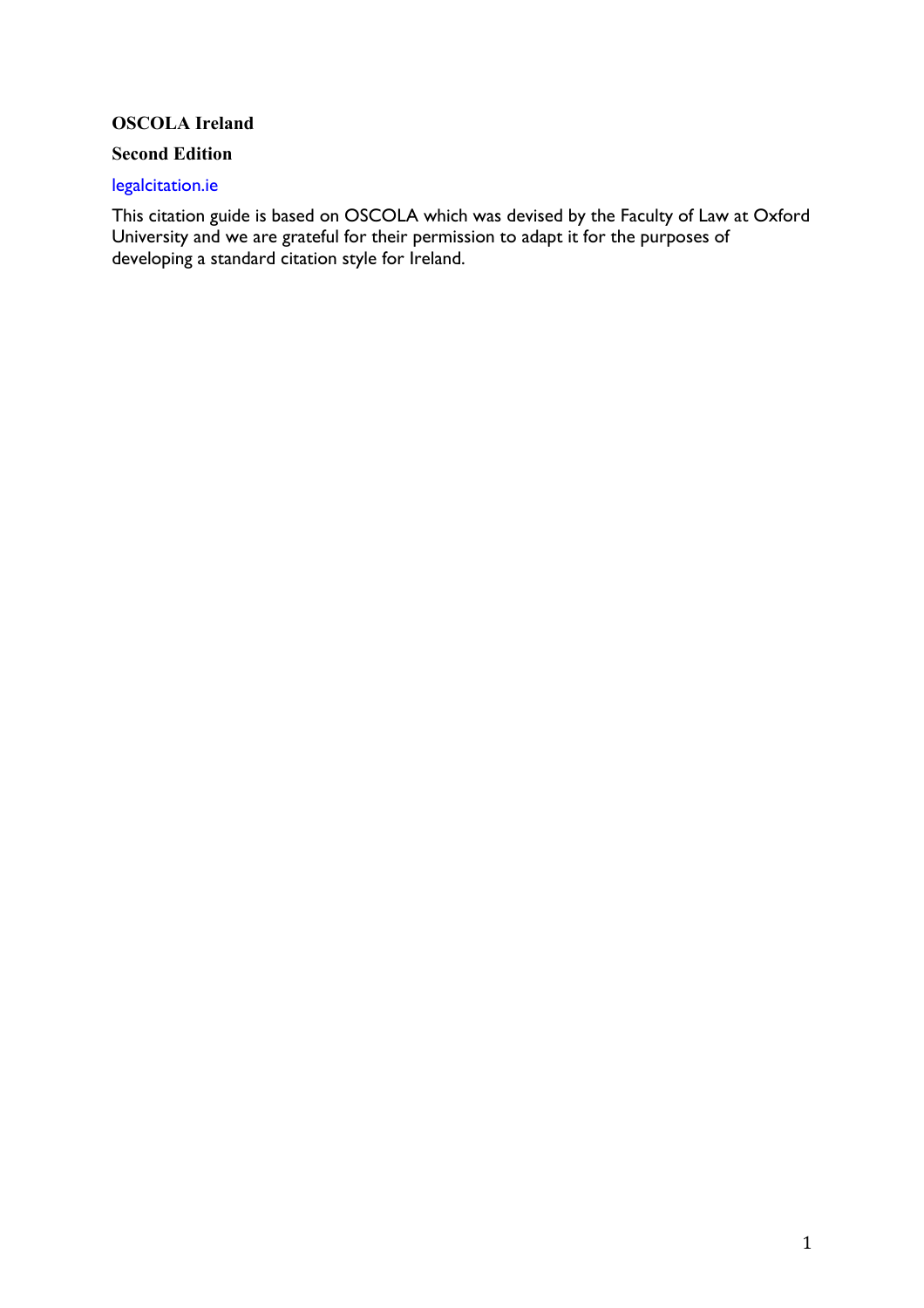# Contents

| $\mathbf{1}$     |  |
|------------------|--|
| 1.1              |  |
| 1.1.1            |  |
| 1.1.2            |  |
| 1.1.3            |  |
| 1.1.4            |  |
|                  |  |
| 1.2.1            |  |
| 1.2.2            |  |
| 1.2.3            |  |
|                  |  |
| 1.3.1            |  |
| 1.3.2            |  |
| 1.3.3            |  |
| 1.4              |  |
| 1.5              |  |
| 1.6              |  |
| 1.6.1            |  |
| 1.6.2            |  |
| 1.6.3            |  |
| 1.6.4            |  |
| 1.7              |  |
| $2^{\circ}$      |  |
|                  |  |
|                  |  |
| 2.1              |  |
| 2.2 <sub>2</sub> |  |
| 2.2.1            |  |
| 2.2.2            |  |
| 2.2.3<br>2.2.4   |  |
| 2.2.5            |  |
|                  |  |
| 2.2.6            |  |
| 2.2.7<br>2.2.8   |  |
| 2.3              |  |
| 2.3.1            |  |
| 2.3.2            |  |
| 2.3.3            |  |
| 2.3.4            |  |
| 2.3.5            |  |
| 2.4              |  |
| 2.4.1            |  |
| 2.4.2            |  |
| 2.4.3            |  |
| 2.5              |  |
| 2.5.1            |  |
| 2.5.2            |  |
| 2.5.3            |  |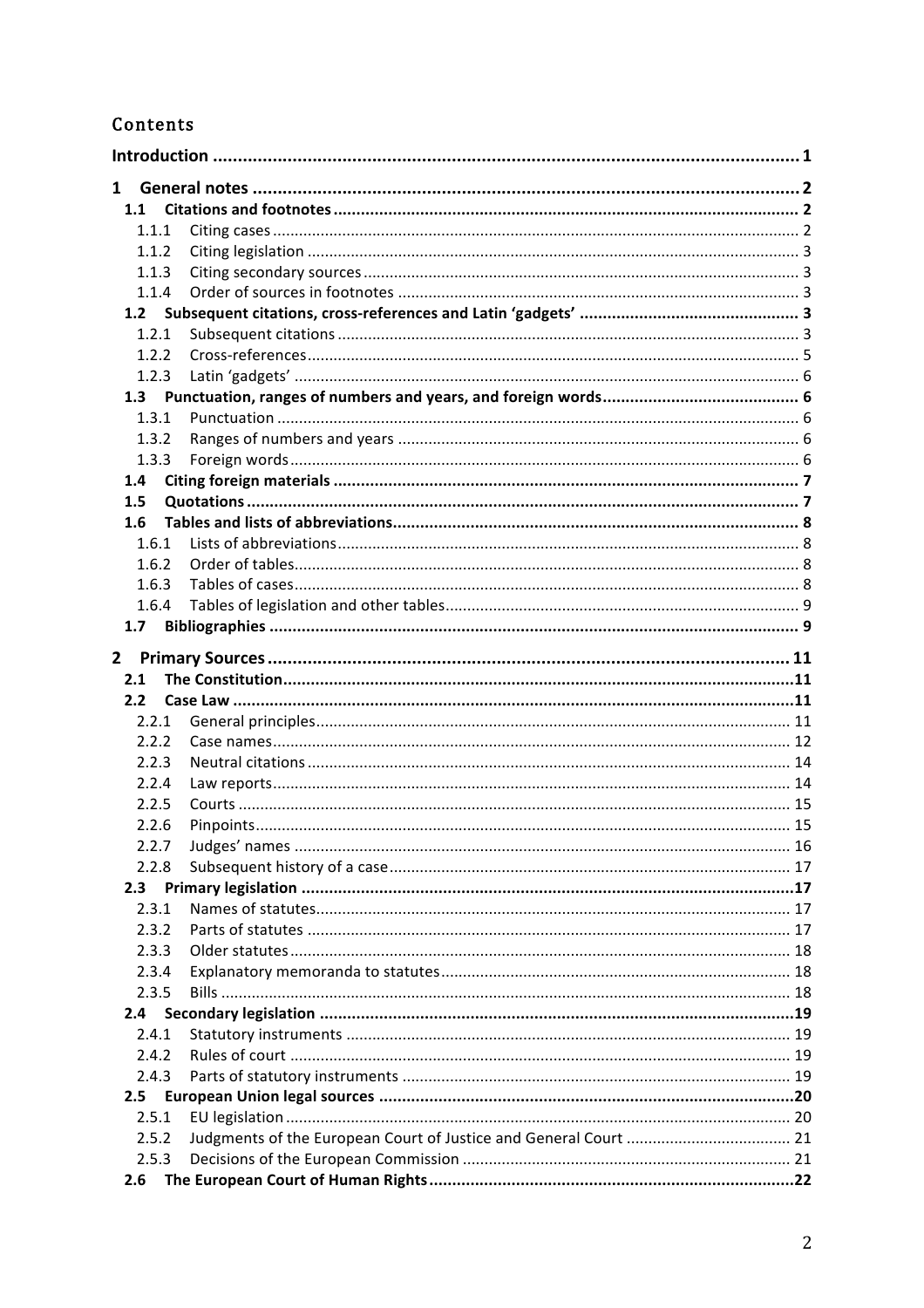| 2.6.1            |                                                                      |  |
|------------------|----------------------------------------------------------------------|--|
| 2.6.2            | Decisions and reports of the European Commission on Human Rights  22 |  |
| 2.7 <sub>2</sub> |                                                                      |  |
| 2.7.1            |                                                                      |  |
| 2.7.2            |                                                                      |  |
| 3                |                                                                      |  |
| 3.1              |                                                                      |  |
| 3.1.1            |                                                                      |  |
| 3.1.2            |                                                                      |  |
| 3.1.3            |                                                                      |  |
| 3.1.4            |                                                                      |  |
| 3.1.5            |                                                                      |  |
|                  |                                                                      |  |
| 3.2.1            |                                                                      |  |
| 3.2.2            |                                                                      |  |
| 3.2.3            |                                                                      |  |
| 3.2.4            |                                                                      |  |
| 3.2.5            |                                                                      |  |
| 3.2.6            |                                                                      |  |
| 3.2.7            |                                                                      |  |
| 3.3              |                                                                      |  |
| 3.3.1            |                                                                      |  |
| 3.3.2            |                                                                      |  |
| 3.3.3            |                                                                      |  |
| 3.3.4            |                                                                      |  |
| 3.3.5            |                                                                      |  |
| 3.4              |                                                                      |  |
| 3.4.1            |                                                                      |  |
| 3.4.2            |                                                                      |  |
| 3.4.3            |                                                                      |  |
| 3.4.4            |                                                                      |  |
| 3.4.5            |                                                                      |  |
| 3.4.6            |                                                                      |  |
| 3.4.7            |                                                                      |  |
| 3.4.8            |                                                                      |  |
| 3.4.9            |                                                                      |  |
| 3.4.10           |                                                                      |  |
| 3.4.11           |                                                                      |  |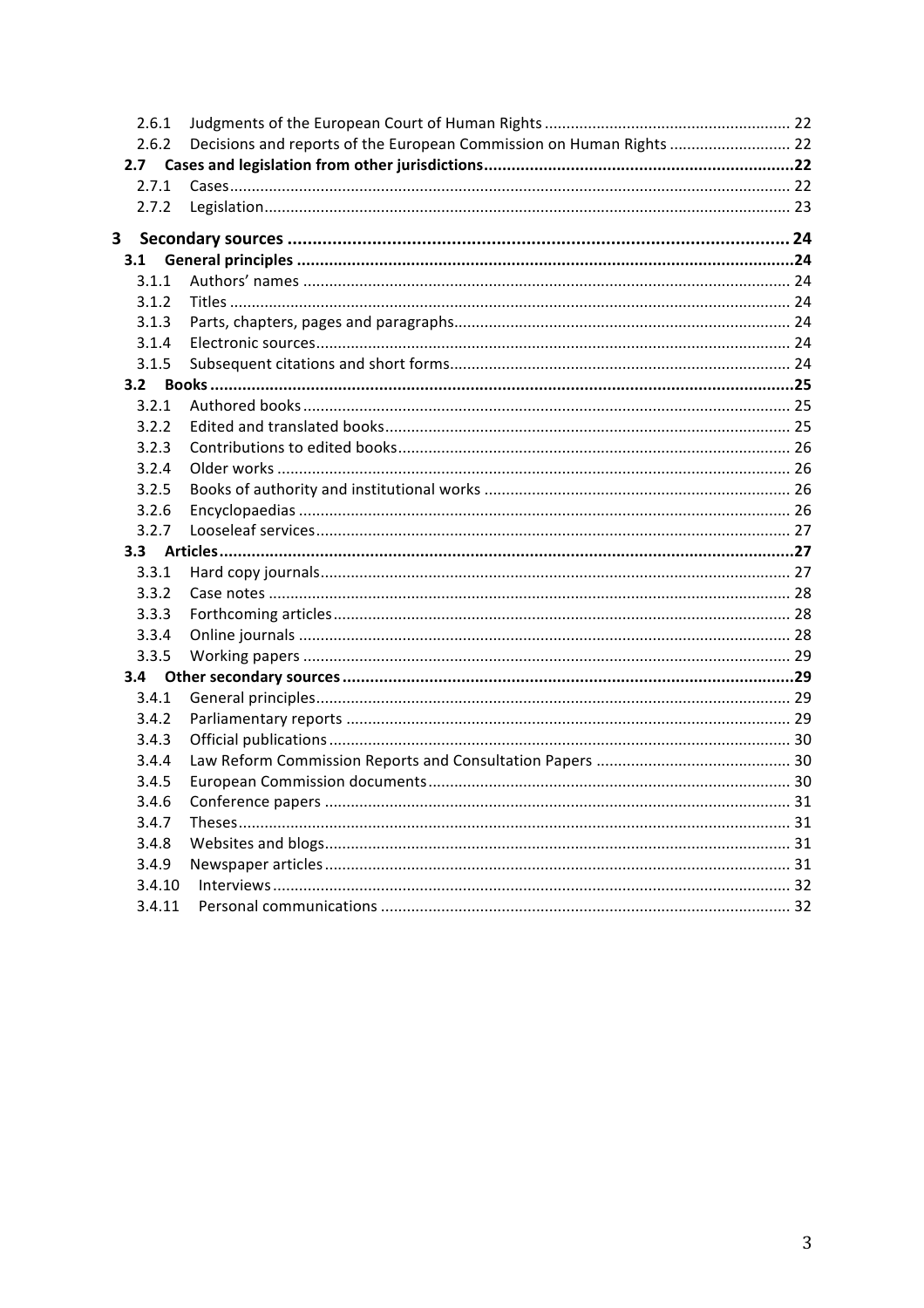# **Introduction**

There are two golden rules for the citation of legal authorities. One is consistency. The other is consideration for the reader. Legal writing is more persuasive when the author refers to legal materials in a clear, consistent and familiar way. When it is easy to identify and to find the author's sources, it becomes easier for the reader to follow the argument. OSCOLA Ireland is designed to help the author to achieve consistency and to make life easier for the reader. OSCOLA Ireland is based on OSCOLA, which was devised by the Faculty of Law at Oxford University.

OSCOLA Ireland does not purport to be comprehensive, but gives rules and examples for the main Irish legal primary sources, and for many types of secondary sources. As far as possible, the guidelines in OSCOLA Ireland are based on common practice in Irish legal citation, but with a minimum of punctuation. When citing materials not mentioned in OSCOLA Ireland, use the general principles in OSCOLA Ireland as a guide, and try to maintain consistency. OSCOLA Ireland is best read in conjunction with OSCOLA.

OSCOLA Ireland is a guide to legal citation, not a style guide. For advice on punctuation, grammar and writing style, use the most recent editions of Fowler's Modern English Usage, The Oxford English Dictionary, and Hart's Rules. Hart's Rules is particularly useful for information about typographical conventions, but note that the legal citation section is not always consistent with OSCOLA Ireland.

OSCOLA was originally designed for use within Oxford University, but is now used by law schools throughout the UK and in Ireland, and by a number of legal journals and publishers. Due to the absence of a consistent style guide in Ireland, we sought to adapt and amend OSCOLA to ensure its suitability for Irish students, practitioners and academics. We are, of course, deeply indebted to the editorial team at OSCOLA, and to Donal Nolan and Sandra Meredith in particular. Seth Barrett Tillman at NUI Maynooth provided us with a great deal of useful feedback. We would also like to thank Hugo Kelly, Law Librarian at the National University of Ireland Galway, for his generous assistance with obscure questions of Irish practice.

More information on OSCOLA can be found at law.ox.ac.uk/publications/oscola.php. More information on OSCOLA Ireland can be found at oscola.ie. If you have any comments or suggestions regarding OSCOLA Ireland, please contact us at info@legalcitation.ie.

Larry Donnelly, Elaine Fahey, Rónán Kennedy, and Jennifer Schweppe

February 2016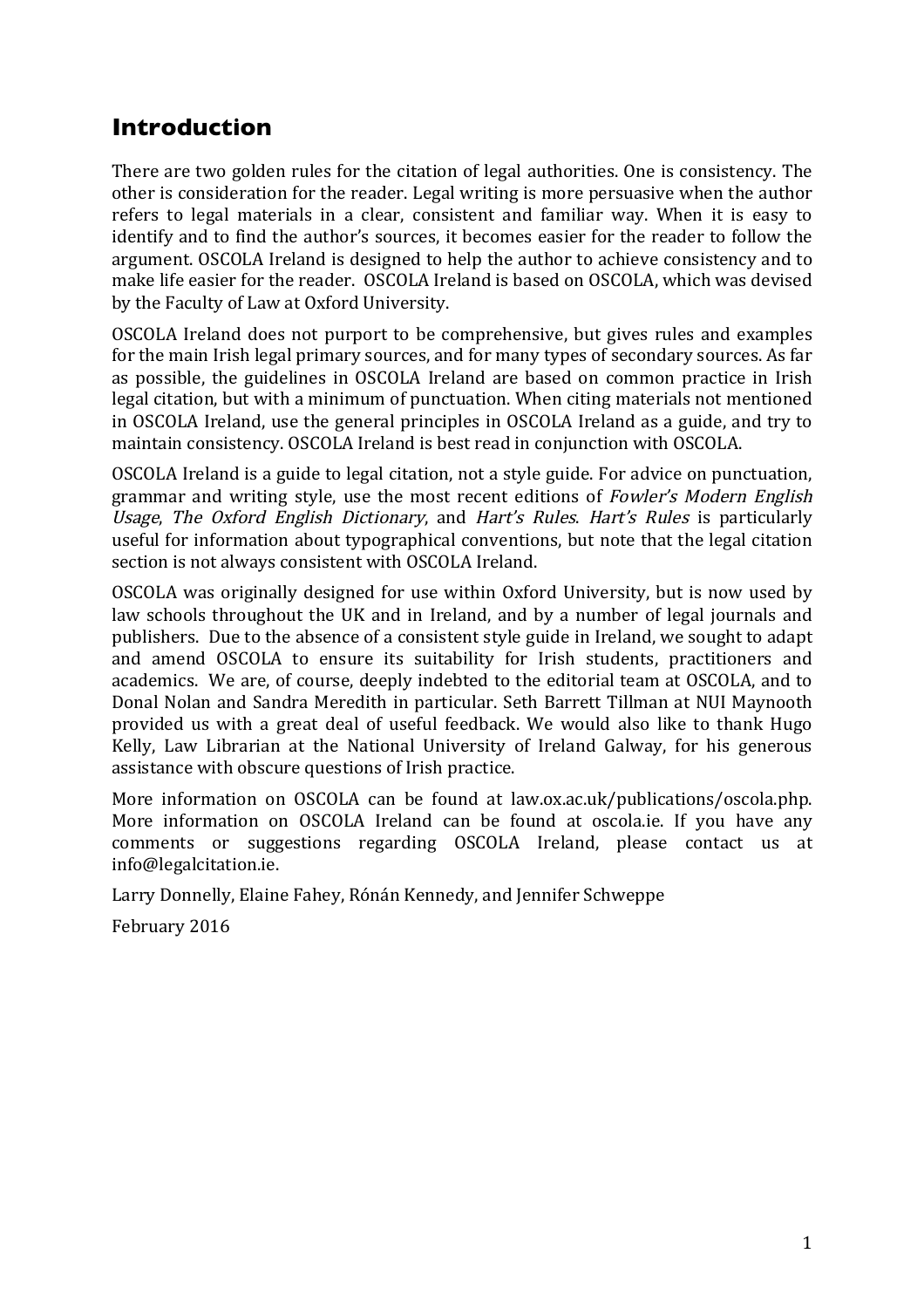# **1 General notes**

## **1.1 Citations and footnotes**

When writing for an academic or professional audience, provide evidence for your claims by citing your sources in footnotes. Legal writing cites primary legal sources (cases, statutes and so on), as well as secondary sources such as books, journal articles, websites and policy statements.

OSCOLA Ireland is a footnote style: all citations appear in footnotes. OSCOLA Ireland does not use endnotes or in-text citations, such as '(Brown, 2007)'. Longer works, such as books and theses, also include citations in tables of cases and legislation, and bibliographies.

When citing any source, either directly (as a quotation) or indirectly (by paraphrasing or referring to ideas in a source), cite the reference in a footnote, in the style indicated in OSCOLA Ireland.

Indicate footnotes with a superscript number which should appear after the relevant punctuation in the text (if any). Put the footnote marker at the end of a sentence, unless for the sake of clarity it is necessary to put it directly after the word or phrase to which it relates. If the word or phrase to which the footnote marker relates is in brackets, put the marker before the closing bracket. A quotation need not be footnoted separately from the name of the source from which it is derived if the two appear in the same sentence. Otherwise, separate notes should be used.

Close footnotes with a full stop (or question or exclamation mark). Where more than one citation is given in a single footnote reference, separate them with semi-colons.

#### **1.1.1 Citing cases**

When citing cases, give the name of the case, the neutral citation (if appropriate), and volume and first page of the relevant law report, and where necessary the court. If the name of the case is given in the text, it is not necessary to repeat it in the footnote. For example:

Although Costello J strongly approved of their use in Wavin Pipes v Hepworth Iron Ltd,<sup>32</sup> Keane J felt there must be some 'obscurity, ambiguity or potential absurdity in the relevant provisions which would justify the court having recourse to what was said in the Oireachtas in order to ascertain the legislative intention.<sup>'33</sup> Later, Walsh I stated in *Quilligan* that the search for intention is confined to the text of legislation: 'Whatever may have been in the minds of the members of the Oireachtas when the legislation was passed, in so far as their intention can be deduced … it must be, from the words of the statute.' 34

<sup>32</sup> (1982) 8 FSR 32 (HC).

<sup>33</sup> ACW v Ireland [1994] 3 IR 232, sub nom Wadda v Ireland [1994] 1 ILRM 126 (HC) 137.

<sup>34</sup> People (DPP) v Quilligan [1986] IR 495 (SC) 511.

The numbers at the end of footnotes 33 and 34 are called 'pinpoints'; they give the page on which the quotation can be found. It is also acceptable to include the full case reference in all footnotes.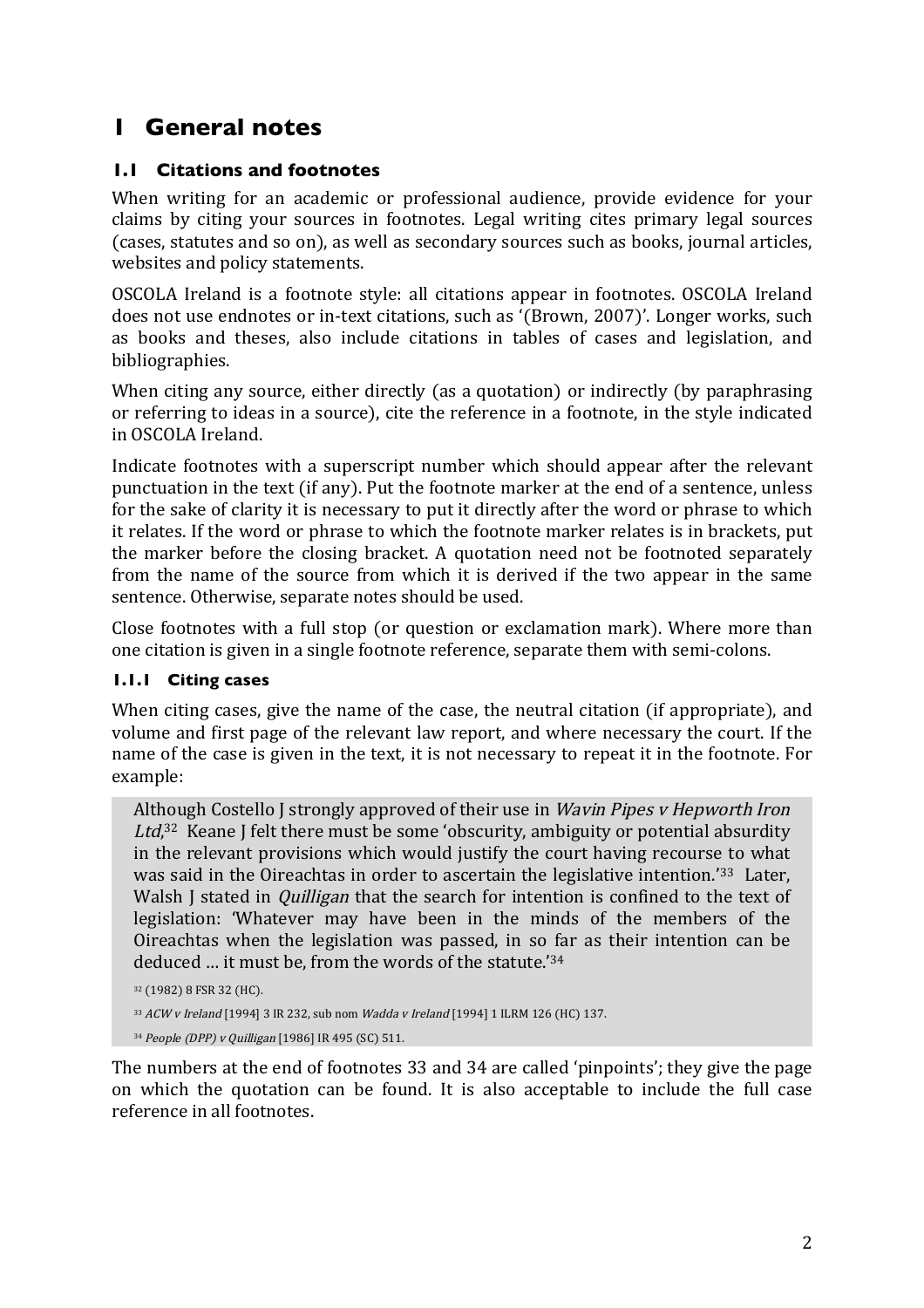#### **1.1.2 Citing legislation**

A citation in a footnote is not required when citing legislation if all the information the reader needs about the source is provided in the text, as in the following sentence:

This case highlights the limited judicial role provided by the European Convention on Human Rights Act 2003.

Where the text does not include the name of the Act or the relevant section, this information should be provided in a footnote.

Irish courts must only consider Strasbourg jurisprudence: they are not bound by  $it<sub>1</sub>$ 

1 European Convention on Human Rights Act 2003, s 2.

#### **1.1.3 Citing secondary sources**

If relying on or referring to a secondary source, such as a book or an article, provide a citation for the work in a footnote.

Hart wrote that the doctrine of precedent is compatible with 'two types of creative or legislative activity': distinguishing the earlier case by 'narrowing the rule extracted from the precedent', and widening the rule by discarding 'a restriction found in the rule as formulated from the earlier case'.34

34 HLA Hart, The Concept of Law (2nd edn, Clarendon Press 1994) 135.

#### **1.1.4 Order of sources in footnotes**

When citing more than one source of the same kind for a single proposition, put the sources in chronological order, with the oldest first. Separate the citations with semicolons, and do not precede the final citation with 'and'. If one or more of the sources are more directly relevant than the others, cite these first, and then cite the less relevant ones in a new sentence, beginning 'See also'. If citing legislation and case law for a single proposition, put the legislation before the cases, and if citing primary and secondary sources for a single proposition, put the primary sources before the secondary ones.

 $^1$  FH Newark, 'The Boundaries of Nuisance' (1949) 65 LOR 480; Richard Kidner, 'Nuisance and Rights of Property' [1998] Conv 267; Ken Oliphant, 'Unblurring the Boundaries of Nuisance' (1998) 6 Tort L Rev 21; Paula Giliker, 'Whither the Tort of Nuisance? The Implications of Restrictions on the Right to Sue in Hunter v Canary Wharf' (1999) 7 Torts LJ 155.

 $2$  Brent v Haddon (1619) Cro Jac 555, 79 ER 476; Broder v Saillard (1876) 2 Ch D 692 (Ch); Pemberton v Bright [1960] 1 All ER 792 (CA). See also Torette House Pty Ltd v Berkman (1939) 62 CLR 637, 659 (Dixon J).

Further details of how to cite cases, legislation and secondary sources can be found in parts 2 and 3 of OSCOLA Ireland. The appendix to OSCOLA includes lists of abbreviations that can be used in footnotes.

# **1.2 Subsequent citations, cross-references and Latin 'gadgets'**

# **1.2.1 Subsequent citations**

In a subsequent citation of a source, briefly identify the source and provide a crosscitation in brackets to the footnote in which the full citation can be found. If the subsequent citation is in the footnote immediately following the full citation, you can generally use 'ibid' instead.

For subsequent citations of cases, a short form of the case name is sufficient to identify the source. Subsequent citations of legislation may use abbreviations or other short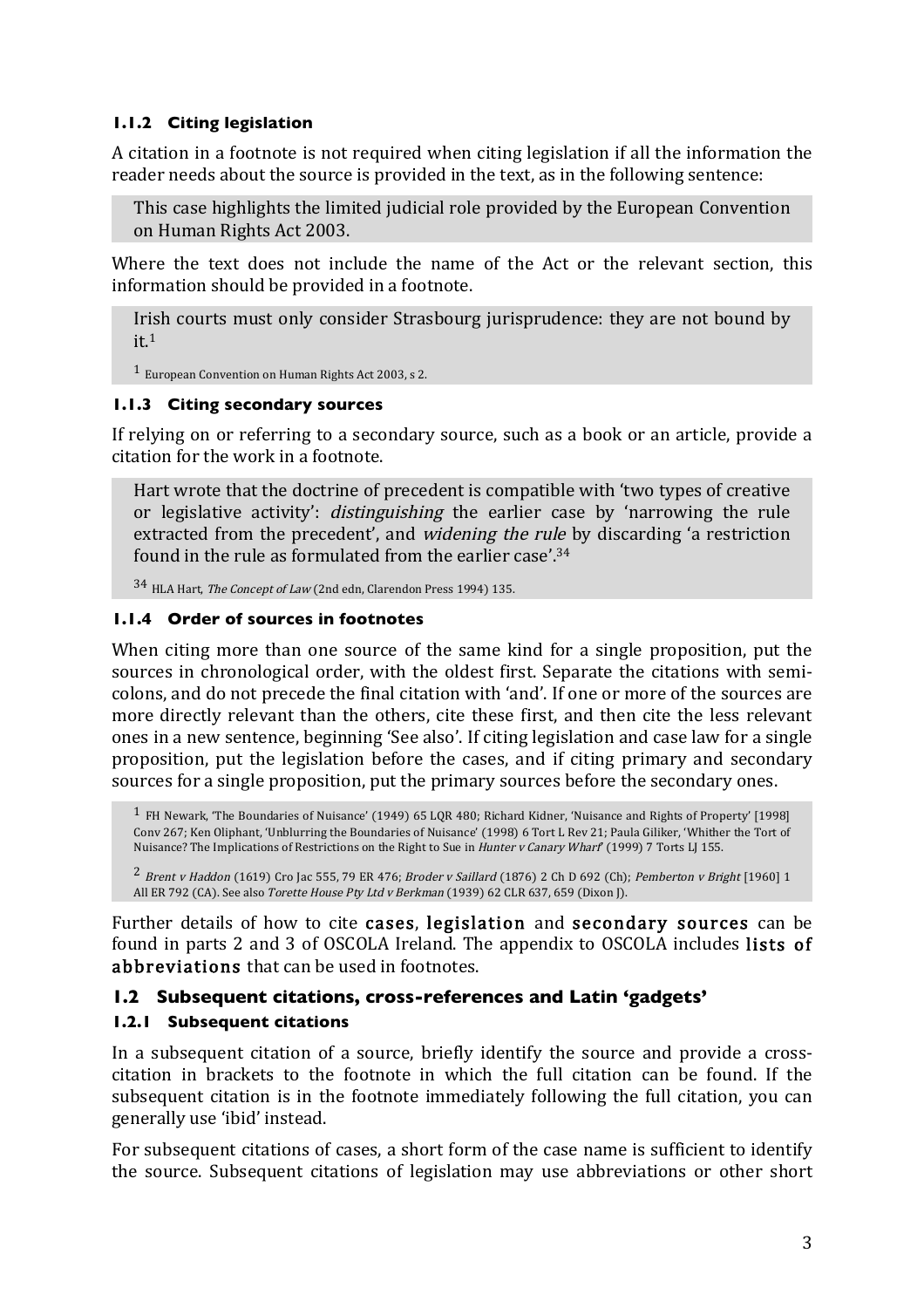forms. Subsequent citations of secondary sources require only the author's or authors' surname(s), unless several works by the same author are being cited, in which case the surname and the title of the work (or a short form of the title) should be given.

Note that it is also acceptable to give the full citation every time a source is cited, and some publishers and law schools may prefer this to the use of short forms. You should always do this if the previous citation was in an earlier chapter.

#### EXAMPLE of subsequent citation of a case

In this example, a citation for *North Western Health Board v W* is provided in footnote 1. As the name of the case is given in the text, it is not given in the footnote. The second citation at footnote 2 pinpoints several pages in the case with an attribution to the relevant judge in brackets. The third citation at footnote 7 gives a short form of the case name and a cross-citation to the full citation.

```
1 [2001] IESC 90, [2001] 3 IR 622.
<sup>2</sup> ibid 673 (Keane CJ), 712 (Denham J), 738-739 (Murray J), 751-753 (Hardiman J).
…
7NWHB V W(n 1).
```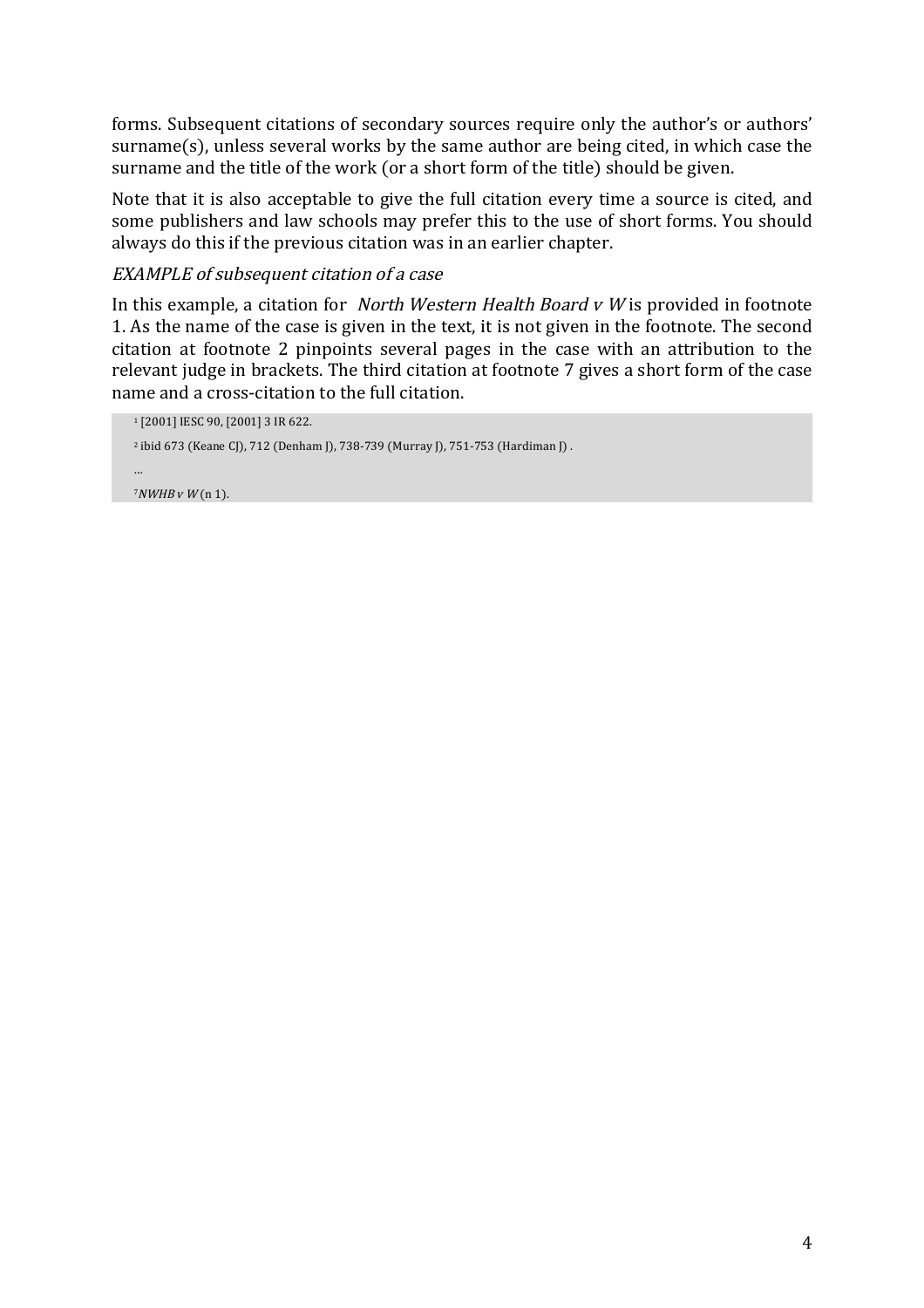#### EXAMPLE of subsequent citation of legislation

This example shows legislation for which a short form could be used in a subsequent citation. The short form is indicated in brackets at the end of the full citation. In such cases, the short form can be used without a cross-citation to the full citation where the proximity of the full citation enables this to be done without confusing the reader. Where that is not the case, a further full citation should be provided, with the result that cross-citation is never necessary.

32 Council Directive (EC) 93/104 concerning certain aspects of the organisation of working time [1993] OJ L307/18 (Working Time Directive).

```
…
```
40 Working Time Directive, art 2.

#### EXAMPLE of subsequent citation of a book

This example shows a citation of a book which is first cited (in full) at footnote 1, cited again in footnote 26 with a cross-citation to footnote 1, and then cited again at footnote 27.



## EXAMPLE of subsequent citation of two works by the same author

In this example, two different works by the same author are cited. The subsequent citation provides the author's surname and the title of the work, or a short form of the title.

```
27 Andrew Ashworth, 'Testing Fidelity to Legal Values: Official Involvement and Criminal Justice' (2000) 63 MLR 633, 635.
28 Andrew Ashworth, Principles of Criminal Law (6th edn, OUP 2009) 68.
…
35 Ashworth, 'Testing Fidelity to Legal Values' (n 27) 635-37.
…
46 Ashworth, Principles of Criminal Law (n 28) 73.
```
# **1.2.2 Cross-references**

Cross-references direct the reader to points of substantive discussion elsewhere in your work. Avoid sending the reader off to another part of the text when a short point could as easily be restated. Never make a cross-reference that will be difficult for the reader to find, such as 'See above'. A good cross-reference takes the reader straight to the very place: 'n 109' or, within the same chapter, 'text to n 32'. Do not cross-refer to 'Chapter 6A2(c)' unless you have running headers on each page showing the sequence of subheadings. Use 'See …' only when you actually want the reader to look at the place indicated, for example 'See n 109'.

Pagination may change from draft to draft, especially in preparation for publication. It is therefore easiest to cross-refer to footnote markers, for example 'Text to n 107 in ch 7'.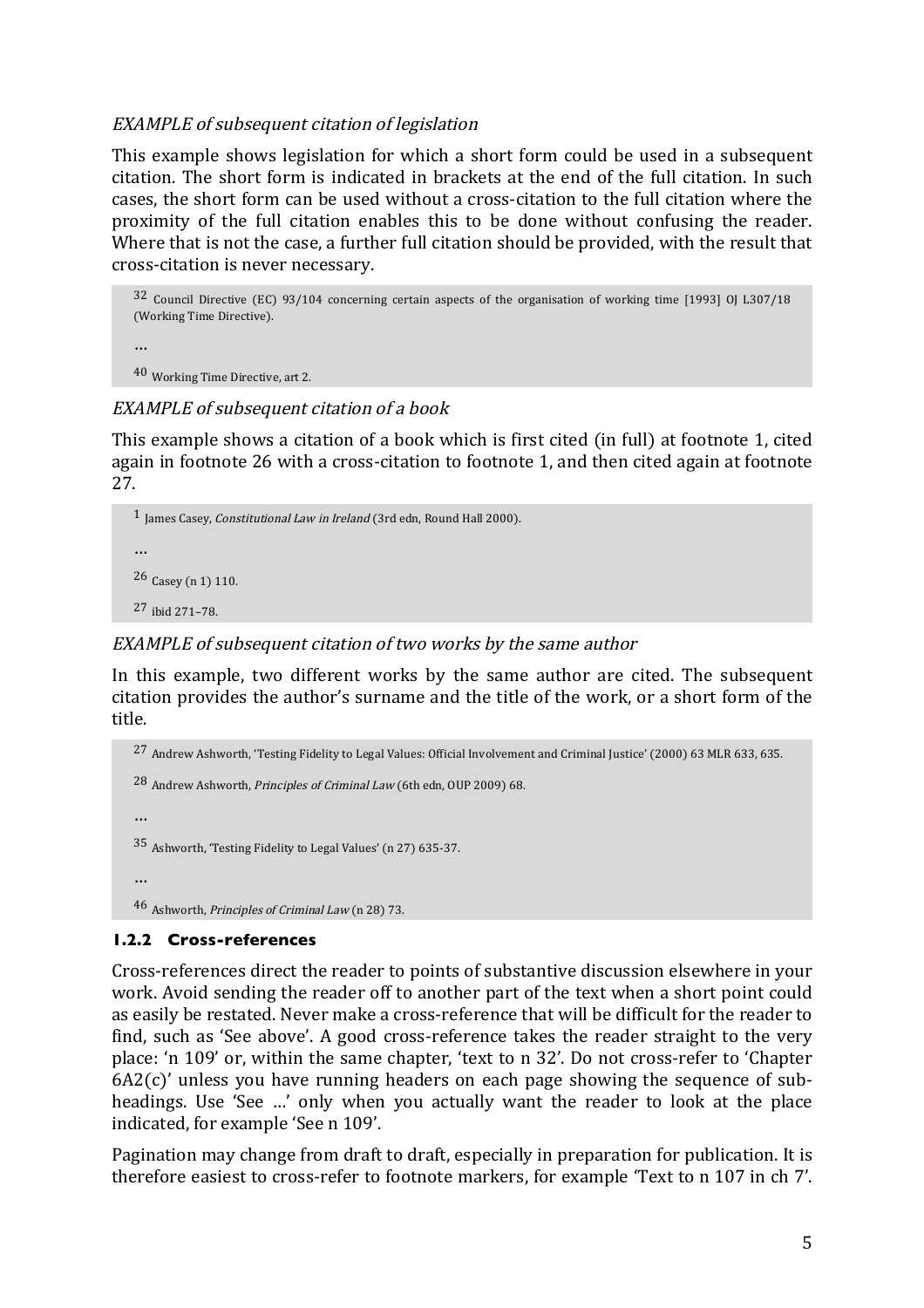Cross-reference functions in word processors can help you keep track of changes in footnote numbers.

# **1.2.3 Latin 'gadgets'**

Avoid the use of 'Latin gadgets' such as *supra*, *infra*, *ante*, *id*, *op cit*, *loc cit*, and *contra*, which are not widely understood. The abbreviation 'ibid', which is short for *ibidem*, meaning 'in the same place', can be used to repeat a citation in the immediately preceding footnote. Standing alone, 'ibid' means strictly 'in the very same place' while 'ibid 345' means 'in the same work, but this time at page 345'. It is equally acceptable to repeat the immediately preceding citation without using 'ibid': 'Ashworth (n 27) 635– 37' thus does the trick even in n 28. Do not switch back and forth from one to the other. If there is more than one citation in the preceding footnote, use 'ibid' only if you are referring again to all the citations in that footnote. Note that the abbreviation 'cf' is short for *confer*, meaning 'compare'; it does not mean the same thing as 'see'. Never italicise or capitalise 'ibid' or 'cf'.

28 Joseph Raz, The Authority of Law: Essays on Law and Morality (2nd edn, OUP 2009). 29 ibid 6. … 32 cf Raz (n 28) 233–36.

# **1.3 Punctuation, ranges of numbers and years, and foreign words**

#### **1.3.1 Punctuation**

OSCOLA Ireland uses as little punctuation as possible. Abbreviations and initials in author's names do not take full stops. For example, Irish Reports is cited as 'IR' and the Director of Public Prosecutions is abbreviated to 'DPP'. Insert commas to separate items that may otherwise run together and cause confusion, such as runs of numbers or authors and titles.

```
Riordan v Ireland [2009] IESC 44, [2009] 3 IR 745
```
JG Fleming, 'Remoteness and Duty: The Control Devices in Liability for Negligence' (1953) 31 Can Bar Rev 471

When citing authorities from other jurisdictions, do not include full stops in the citation.

# **1.3.2 Ranges of numbers and years**

When referring to ranges of numbers, use both figures for numbers between ten and twenty, and thereafter use as few figures as possible, but always use at least two for the final number.

1–6 11–17 21–26 22–32 121–221 1782–83 1782–812

If the range of numbers indicates years, and the years span centuries, give the final year in full.

1871–1914 1925–27 1965–75 1989–2001

#### **1.3.3 Foreign words**

In the text, italicise words and phrases in languages other than the one you are writing in, but not quotations. Provide a translation immediately afterwards in brackets, or in a footnote, if required. Do not italicise words that are in common usage in legal English,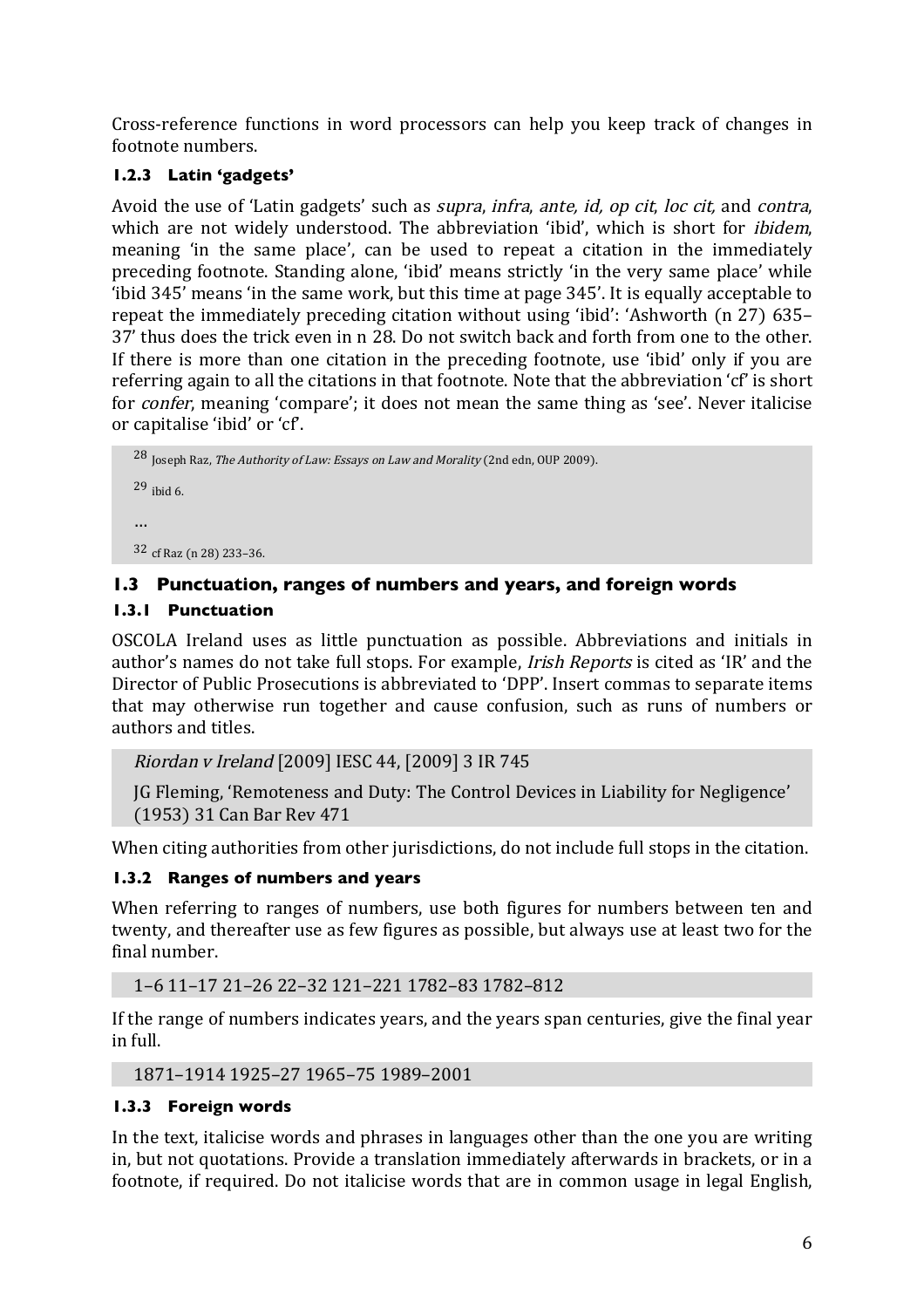such as ultra vires, stare decisis, obiter dicta, ratio decidendi, a priori and a fortiori. Commonly used abbreviations, such as ie and eg, are not italicised and have no full stops.

# **1.4 Citing foreign materials**

When referring to foreign materials, cite primary sources as in their home jurisdiction, with the exception that full stops in abbreviations should be dropped. Guides for other jurisdictions can be found in section 4.3 of the appendix to OSCOLA. Cite secondary sources in accordance with the OSCOLA Ireland rules governing the citation of secondary sources.

# **1.5 Quotations**

Quotations from other works, cases, statutes and so on must be faithful to the original, except where it is necessary to change quotation marks from single to double, or vice versa. Any comments on the quotation, such as 'emphasis added', should be in a footnote.

Incorporate quotations of up to three lines into the text, within single quotation marks (examples 1 and 2). Quotations within short quotations take double quotation marks. Punctuation follows the closing quotation mark, unless it is an essential part of the quotation, as a question or exclamation mark might be (example 2), or unless the whole sentence is a quotation. The footnote marker comes last, after both the closing quotation mark and the punctuation.

Present quotations longer than three lines in an indented paragraph, with no further indentation of the first line (examples 3 and 4). Do not use quotation marks, except for single quotation marks around quotations within quotations (example 3). Leave a line space either side of the indented quotation.

When a quotation begins in the middle of a sentence in the text, the first letter of the quotation should be capitalised if the quotation itself is a complete sentence, but not otherwise. When a quotation begins at the start of a sentence in the text, the first letter should be capitalised, and square brackets placed around it if it was not capitalised in the original text (example 3). When intervening text is missing from the quotation, or if it ends mid-sentence in the original text, use an ellipsis (…) to indicate that some of the original text is missing. Leave a space between an ellipsis and any text or punctuation, except quotation marks.

If a quotation is incorporated into the text, then no more than a comma (at most) is required to introduce it (examples 1 and 2). Generally, a colon is used to introduce an indented quotation (example 4).

When it is necessary to attribute a quotation or citation within a quotation to its original source, omit the footnote marker from the original text in your quotation, and give the original author's citation in your footnote (example 3). If it is not necessary to attribute such a quotation or citation because it is either implicit or irrelevant, omit the footnote markers or citations and add '(footnotes omitted)' or '(citations omitted)' after the citation in your own footnote. Similarly, if you add emphasis to a quotation put '(emphasis added)' after the footnote citation (example 4).

# *EXAMPLE 1*

Casey explained that the terms of the Constitution 'show clearly that the President is intended to play a mainly ceremonial role'. 61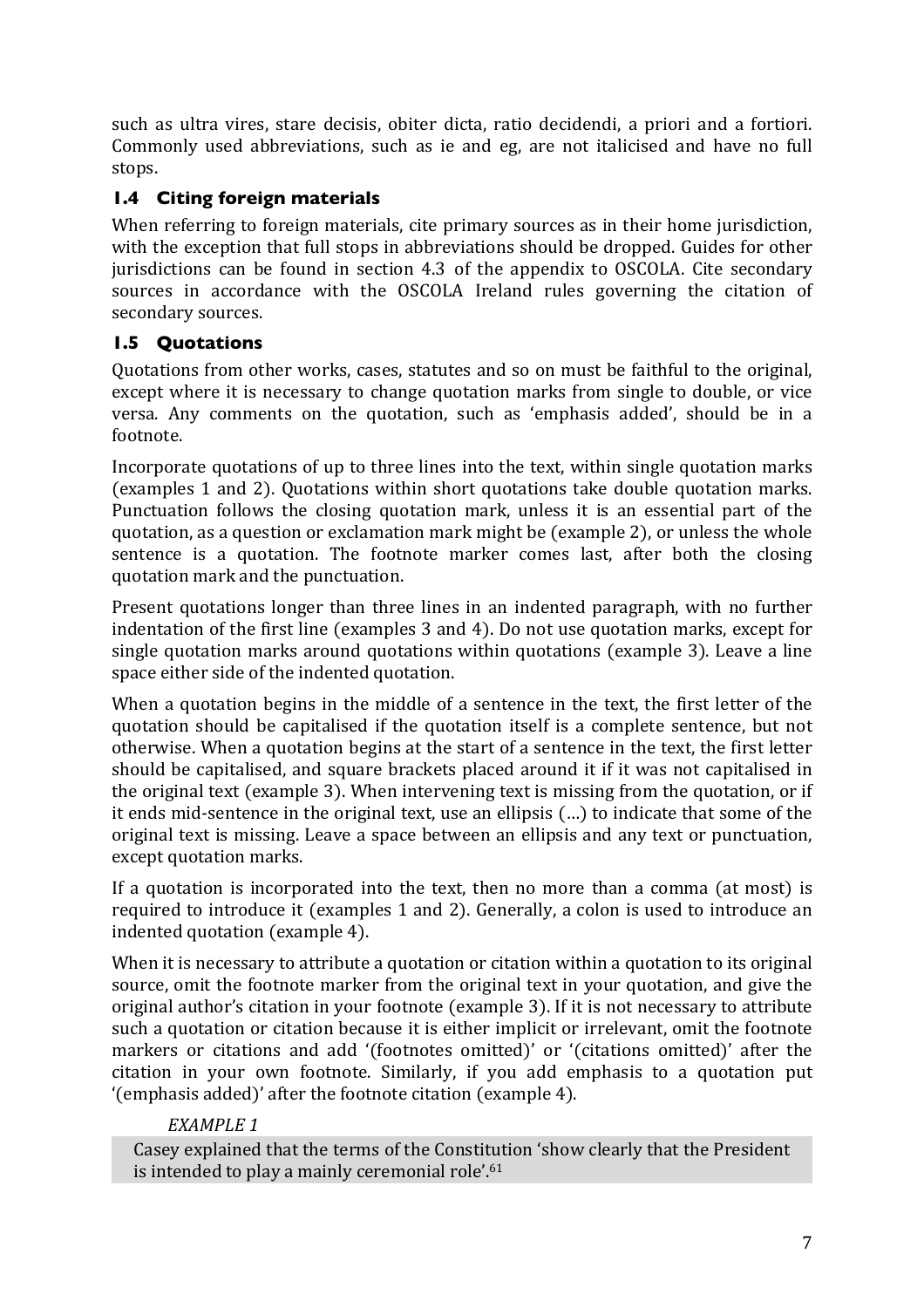## EXAMPLE 2

Bix raises the question, 'What is the point of a dissent, after all, at least on the highest court of the jurisdiction, if the law simply is whatever the majority on that court says it is?'22

#### EXAMPLE 3

[T]he House of Lords also concluded that the civil standard of proof (on the balance of probabilities) should be applied in such a way as to be sensitive to the 'seriousness of the matters to be proved and the implications of proving them', which in effect means proof beyond reasonable doubt (ie the criminal standard).<sup>27</sup>

27 Andrew Ashworth, 'Social Control and "Anti-Social Behaviour": The Subversion of Human Rights' (2004) 120 LQR 263, 276, citing Clingham and McCann [2002] UKHL 39, [2003] 1 AC 787 [83] (Lord Hope).

#### EXAMPLE 4

Walsh J in DPP v Quilligan stated that the search for intention is confined to the text of legislation:

Whatever may have been in the minds of the members of the Oireachtas when the legislation was passed, in so far as their intention can be deduced  $\ldots$  it must be, from the words of the statute.<sup>12</sup>

12 [1986] IR 495 (SC) 511 (emphasis added).

#### **1.6 Tables and lists of abbreviations**

A longer legal work, such as a book or a thesis, generally has a list of abbreviations and tables of all the cases, legislation and other primary legal sources cited in the work in the preliminary pages. Shorter works, such as articles and essays, generally only require footnotes. Tables should be indexed, so that each entry indicates on what page or pages the primary source in question is mentioned. The list of abbreviations should come before the tables, and the order of the tables should generally be: table of Articles of the Constitution; table of cases; table of legislation; other tables.

#### **1.6.1 Lists of abbreviations**

In an article or essay, define unfamiliar abbreviations in a footnote or in the text. In a book or thesis, define unfamiliar abbreviations in a list of abbreviations in the preliminary pages. Do not define abbreviations that are part of everyday legal usage, such as 'DPP'. For lists of common abbreviations that need not be defined, see section 4.2 of the appendix of OSCOLA.

#### **1.6.2 Order of tables**

If there is a table of articles of the Constitution, it should come before all other tables, including the table of cases. The table of cases will follow this, or come first if there is no table of articles of the Constitution. Tables of legislation and other tables, such as tables of international treaties and conventions, UN documents, official papers and policy documents, should follow the table of cases.

#### **1.6.3 Tables of cases**

In a table of cases, case names are not italicised. Unless there are very few cases, divide the table into separate sections for different jurisdictions. Cases should be listed in alphabetical order of first significant word. Thus, Re Farquar's Estate should be tabled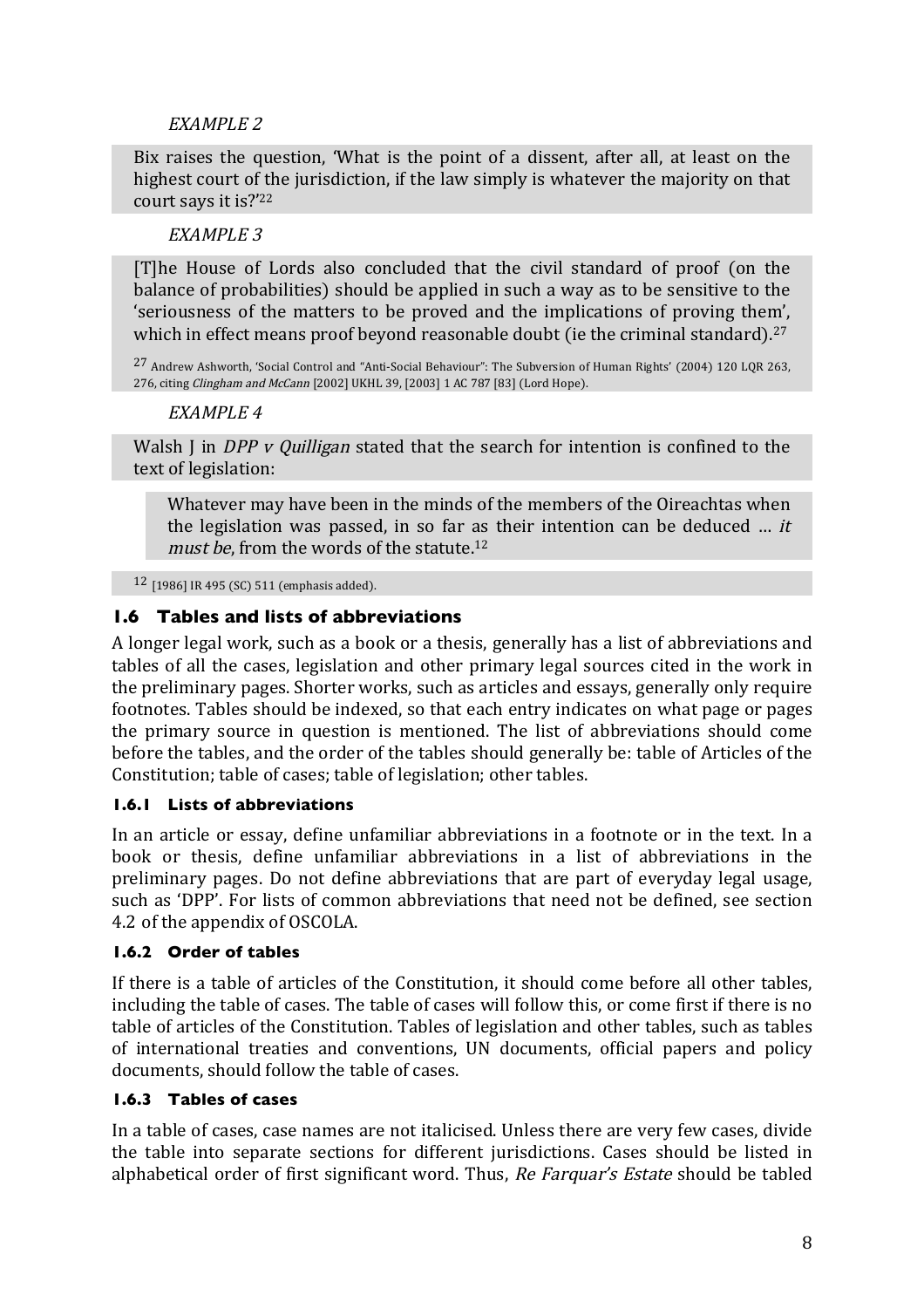as 'Farquar's Estate, Re'. Cases identifying parties by initial only should be listed under the initial, so  $Re \ F$  (mental patient: sterilisation) becomes  $F$  (mental patient: sterilisation), Re'. When listing cases with names such as DPP v Smith, or People (DPP) v Smith in works on criminal law, drop the 'DPP' (or 'People (DPP)' and list the case as 'Smith', but if citing such cases in a work primarily concerned with another area of law, list them by their full names, under 'DPP' or 'People (DPP), and also do this when citing judicial review cases with the State as the first-named party.

List trade-mark cases and shipping cases under the full case name, but insert an additional entry in the table under the trade mark or the name of the ship (again using the first significant word, so that The MV Toledo becomes 'MV Toledo, The'), with a cross-reference to the full name.

#### MV Toledo, The. See ACT Shipping v Minister for the Marine

If not listed separately, EU cases should be arranged alphabetically by first party name in the table of cases, with the case number following the name of the case in brackets, so that 'Case T–344/99 Arne Mathisen AS v Council [2002] ECR II–2905' is cited in the table of cases under 'A' as 'Arne Mathisen AS v Council (T–344/99) [2002] ECR II–2905'. If the table of cases is divided by jurisdiction, list ECJ, CFI and Commission decisions separately, in chronological and numerical order, citing the cases as in footnotes, with the case number first, but omitting the word 'Case'. If a large number of such cases are cited, it may be helpful to compile a separate table of the cases in alphabetical order.

# **1.6.4 Tables of legislation and other tables**

A table of legislation should list every statute cited in the work, with the entry for each statute being sub-divided to show which parts of the statute (sections, sub-sections and so on) are cited where. Statutory instruments should be listed separately, at the end of the list of statutes. If there are a large number of citations of statutory instruments, it may be helpful to have wholly separate tables of statutes and statutory instruments. In tables of legislation, legislation should be listed in alphabetical order of first significant word of the title, not chronologically by date of enactment. If legislation from more than one jurisdiction is cited, it may be helpful to have separate lists for each jurisdiction.

# **1.7 Bibliographies**

In longer works, such as theses and books, a bibliography listing secondary sources should be provided after the main body of text and any appendices. It should include all such sources cited in the work and need not be indexed.

Items in bibliographies take the same form as all other citations in OSCOLA Ireland, with three exceptions: (1) the author's surname should precede his or her initial(s), with no comma separating them, but a comma after the final initial; (2) only initials should be used, and not forenames; and (3) the titles of unattributed works should be preceded by a double em-dash. Works should be arranged in alphabetical order of author surname, with unattributed works being listed at the beginning of the bibliography in alphabetical order of first major word of the title.

#### *CITATION in a footnote*

15 Robert Clark, Contract Law (6th edn, Round Hall 2008).

#### *CITATION in a bibliography*

Clark R, Contract Law (6th edn, Round Hall 2008)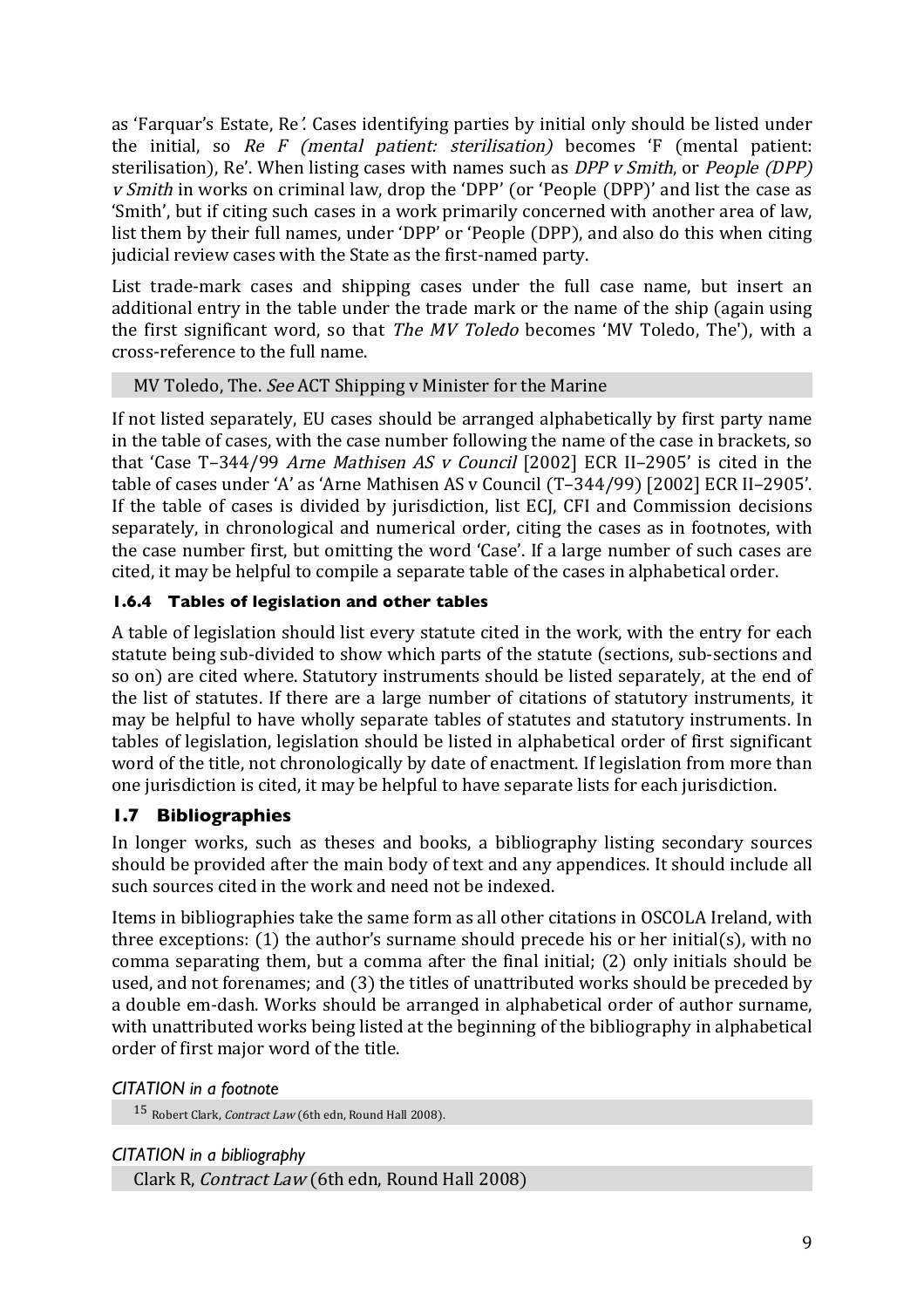If citing several works by the same author in a bibliography, list the author's works in chronological order (starting with the oldest), and in alphabetical order of first major word of the title within a single year. After the citation of the first work, replace the author's name with a double em-dash. Alphabetise works by more than one author under the first author's name, but place them after that author's sole-authored works. If a first author has more than one co-author, arrange the co-authored works in alphabetical order of co-author surname, and if you are citing more than one work by the same first author and co-author, arrange the works in chronological order, repeating the co-author's name each time.

Hart HLA, Law, Liberty and Morality (OUP 1963)

- —— 'Varieties of Responsibility' (1967) 83 LQR 346
- —— Punishment and Responsibility (OUP 1968)
- —— and Honoré AM, 'Causation in the Law' (1956) 72 LQR 58, 260, 398
- —— and Honoré AM, Causation in the Law (2nd edn, OUP 1985)13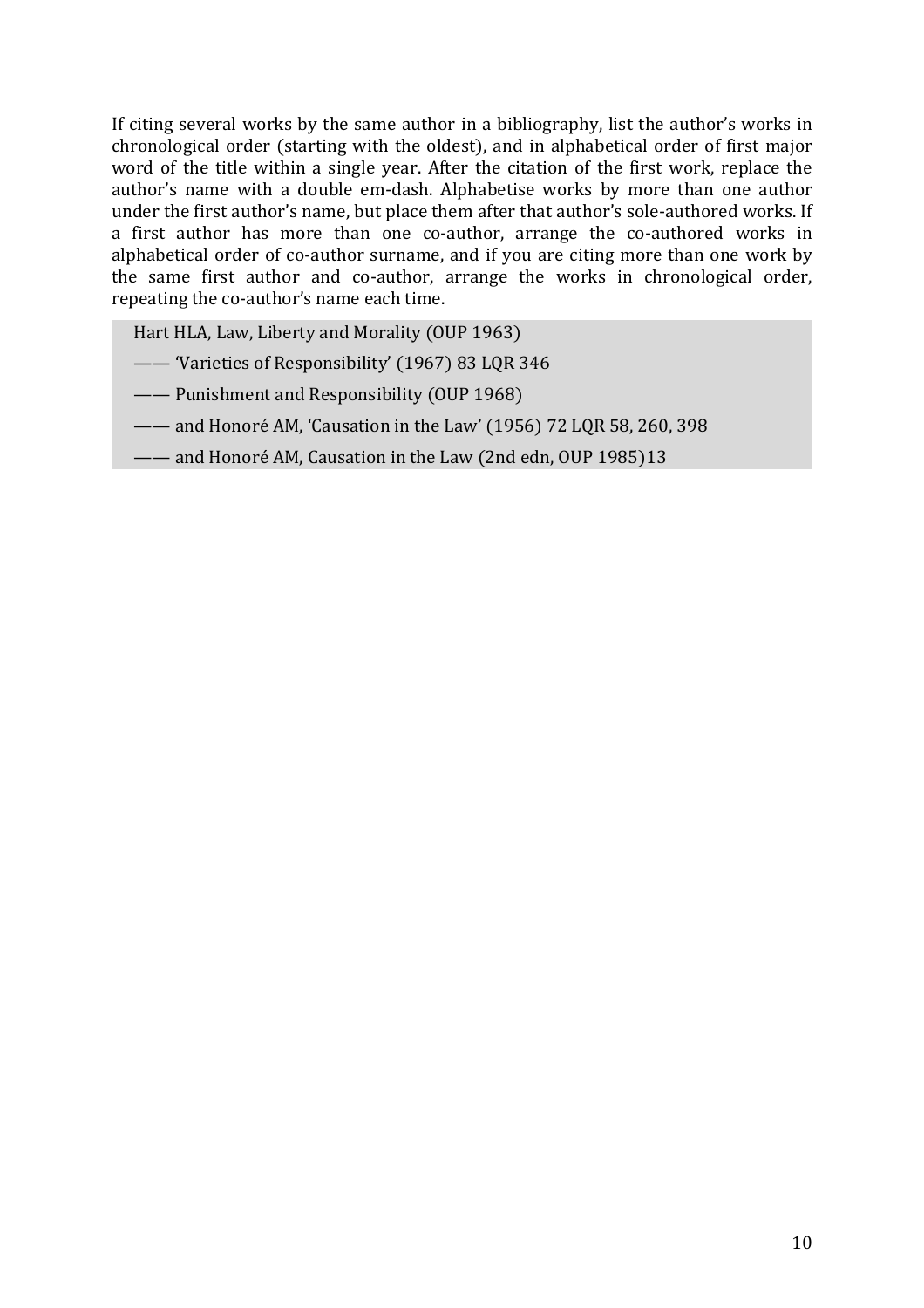# **2 Primary Sources**

# **2.1 The Constitution**

The Irish Constitution, or Bunreacht na hÉireann, should be referred to in the same language as the surrounding text, whether English or Irish. Capitalise Constitution and Article, but not articles (unless referring to a specific set or range) or constitutional. Use a degree symbol ° when referring to a sub-subsection.

Other articles of the Constitution which protect the rights of the family …

We also find references to the role of the Council of State in Articles 14 and 31.

Article 12.1 states that the President …

The Constitution provides in Article 40.3.3°…

Art (or art) is acceptable as an abbreviation in footnotes:

<sup>17</sup> Art 40.3.3°.

# **2.2 Case Law**

# **2.2.1 General principles**

The components of a typical case citation are the case name, the neutral citation and the law report. However, neutral citations are a relatively recent development, so many case citations consist only of the case name and the law report. To verify whether a case has a neutral citation, use the website of the Irish Legal Information Institute, www.irlii.org. Most cases decided after 1998 have a neutral citation and some cases have been given retrospective neutral citations.

Use italics for the name of the case, with an unpunctuated italic  $v$  to separate the names of adverse parties. Use normal text for the rest of the citation. A comma separates the neutral citation and the law report citation. There are no full stops in the abbreviations: hence 'IESC' rather than 'I.E.S.C.' and 'IR' rather than 'I.R.'.

*Case citations including neutral citations*

The components of a typical case citation including a neutral citation are:

case name | [year] | court | number, | [year] OR (year) | volume | report abbreviation | first page

The example below indicates that the case of Riordan v Ireland was the forty-fourth judgment issued by the Supreme Court in 2009, and that a report of the judgment can be found in volume three of the 2009 volume of the Irish Reports, beginning at page 745.

Riordan v Ireland [2009] IESC 44, [2009] 3 IR 745

# *Case citations without neutral citations*

The components of a typical case citation without a neutral citation are:

case name | [year] OR (year) | volume | report abbreviation | first page | (court)

As the following example shows, when the year is used to identify the law report volume it is given in square brackets. In such cases, also give a volume number if the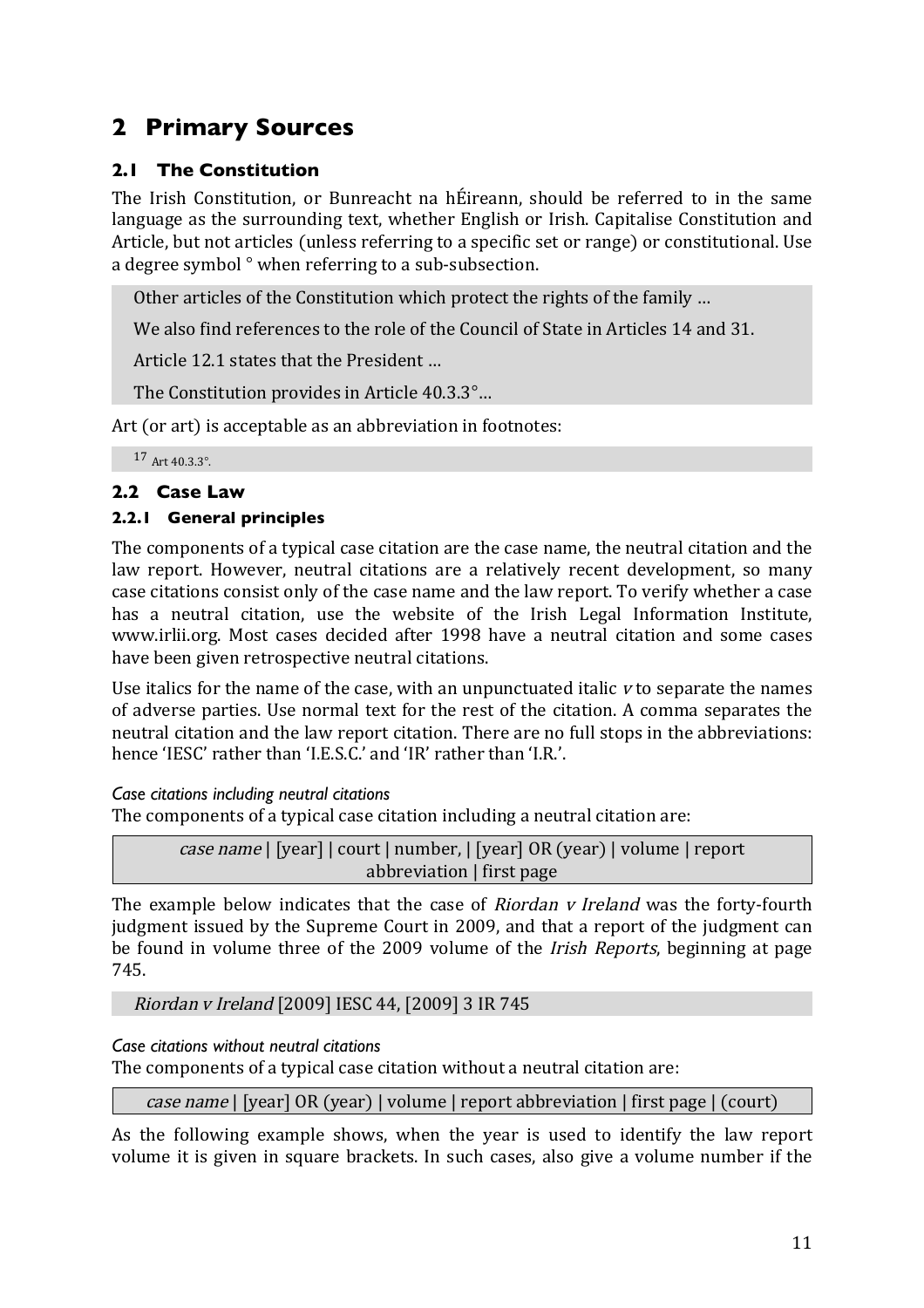series in question was issued in more than one volume during that particular year, but do not do so if only one volume was issued.

Ryan v Attorney General [1965] IR 294 (SC)

Where the year is necessary to identify the volume and there is more than one volume in a year, give the year in square brackets and the volume number before the report abbreviation, as in the following example from volume four of the 1998 Irish Reports.

Phonographic Performance Ireland Ltd v Cody [1998] 4 IR 504 (HC)

Give the year of judgment (not publication) in round brackets when the volumes of the law report series are independently numbered, so that the year of publication is not needed to find the volume. For example, a report of  $McCart$  v  $O'Flvnn$ , which was decided in 1980, can also be found in the one hundred and fourteenth volume of the Irish Law Times Reports, beginning on page twenty-two. The citation of this report is therefore:

McCarthy v O'Flynn (1980) 114 ILTR 22 (SC)

#### **2.2.2 Case names**

Where there are multiple parties, name only the first claimant and first defendant. Where the parties are individuals, omit forenames and initials. Abbreviate common words and phrases: use HSE for Health Services Executive, Co for Company, DPP for Director of Public Prosecutions and so on (see section 4.2.4 of the appendix of OSCOLA for more abbreviations).

Use Re in preference to In re, In the matter of, and so on: Re the Companies Act 1963 rather than In the matter of the Companies Act 1963, and Re Farquar's Estate instead of In re the Estate of Farquar. Abbreviate Ex parte to Ex p with a capital E only if it is the first word of the case name. The  $p$  has no full stop. Do not include expressions such as and another, which may appear in titles in law reports. Omit descriptions such as a firm if the party in question is named, but if only the initial of the party is provided, then the description (such as a minor) should be given, at least in the first citation. Terms indicating corporate status (such as *Ltd* and *plc*) should not be omitted if included in the heading of the report.

Re A (conjoined twins) [2001] Fam 147

Re Article 26 and the Illegal Immigrants (Trafficking) Bill 1999 [2000] IESC 19, [2000] 2 IR 360

Re Bloomberg Developments Ltd [2002] IESC 56

#### *Short forms of case names*

Give the name of the case in full when it is first mentioned in the text or footnotes; it may be shortened thereafter. Thus, 'in *Wavin Pipes v Hepworth Iron Ltd*' can be shortened to 'in the *Wavin Pipes* case' (or 'in *Wavin Pipes*') (example 1). If a case name is shortened in this way, the name chosen must be that which stands first in the full name of the case. In shipping cases, the name of the ship can be used instead of the full case name (example 2). It is common in works on criminal law to see 'in People (DPP) v Shaw' shortened to 'in Shaw', even in the first citation, but less so where a small number of criminal cases are cited in a work primarily concerned with another area of law. Either form is acceptable (example 3). Popular names for cases may also be used. Give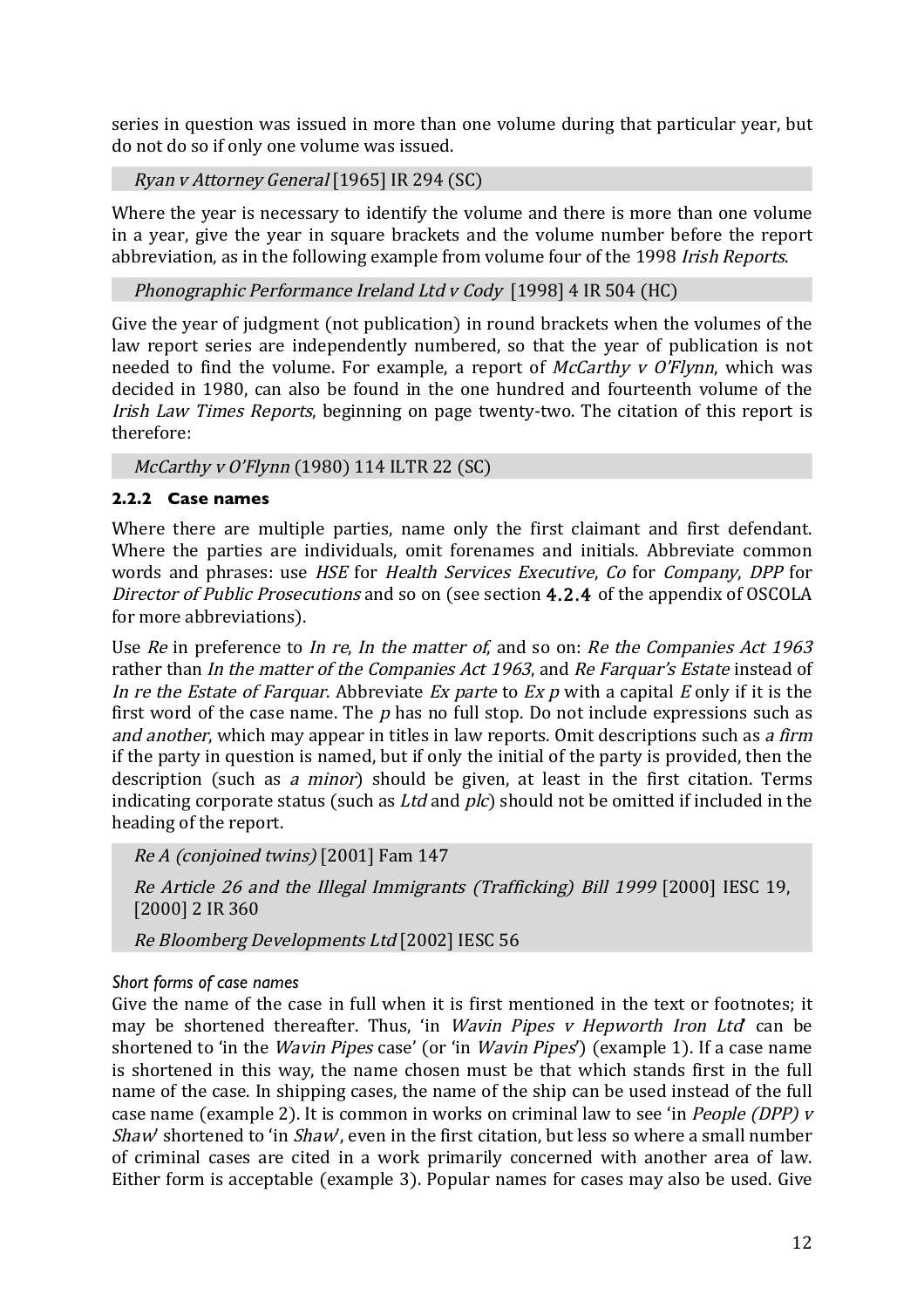the popular name in brackets after the initial full citation, and then use the popular name in subsequent citations (example 4).

EXAMPLE 1

```
14 Wavin Pipes v Hepworth Iron Ltd (1982) 8 FSR 32.
```
…

19 Wavin Pipes (n 14).

EXAMPLE 2

25 Leigh & Sillivan Ltd v Aliakmon Shipping Co Ltd (The Aliakmon) [1986] AC 785 (HL).

…

45 The Aliakmon (n 25).

#### EXAMPLE 3

11 R v Evans [2009] EWCA Crim 650, [2009] 1 WLR 13 OR Evans [2009] EWCA Crim 650, [2009] 1 WLR 13.

…

 $23$  R v Evans (n 11) OR Evans (n 11).

EXAMPLE 4

12 Mirage Studios v Counter-feat Clothing Co Ltd [1991] FSR 145 (Ch) (Ninja Turtles case).

…

28 Ninja Turtles case (n 12).

#### *Judicial review applications*

Before 1986, case names in judicial review applications cited the State against the body under review, on behalf of the individual involved.

The State (Turley) v  $\acute{o}$  Floinn [1968] IR 245 (SC)

For cases from 1986 onwards, the following form is used:

Fairleigh v Temple Bar Renewal Ltd [1999] 2 IR 508 (HC)

In both cases, subsequent citations would cite Turley or Fairleigh in the text or in a footnote.

#### *Variations in the name of a case*

Where the same case is reported under significantly different names in different law reports, use the name given in the heading of the report being cited. Where two or more reports using different names are cited, the report or reports using the alternative name of the case should be introduced by the phrase 'sub nom' in roman (an abbreviation of sub nomine, meaning 'under the name').

ACW v Ireland [1994] 3 IR 232, sub nom Wadda v Ireland [1994] 1 ILRM 126 (HC)

Similarly, where a case appears under a different name at different stages in its history (that difference in the name being more than a mere reversal of the names of the parties), and both stages are being cited, the name of the case at the second stage cited should be introduced by 'sub nom'.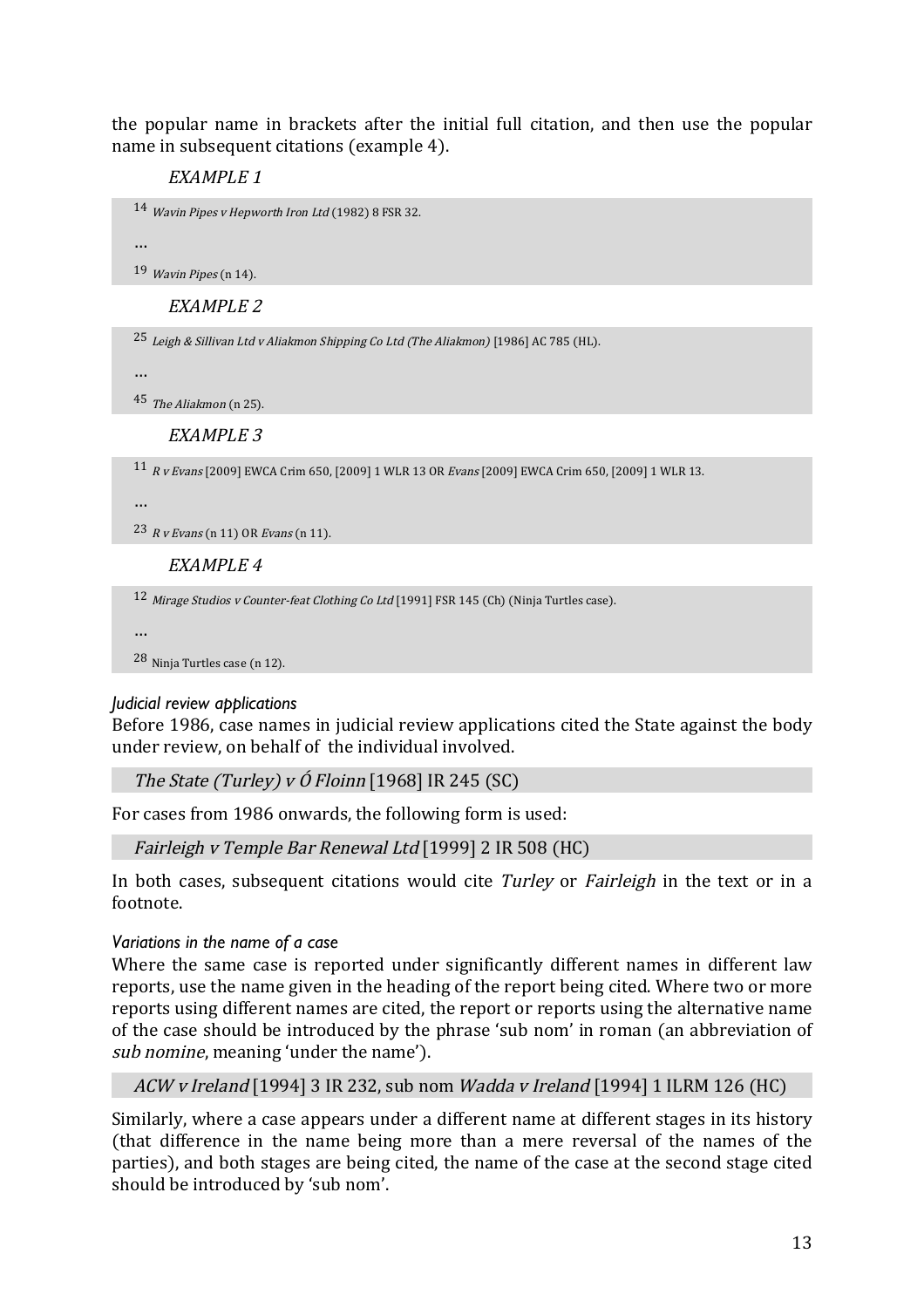R v Monopolies and Mergers Commission, ex p South Yorkshire Transport Ltd [1992] 1 WLR 291 (CA), affd sub nom South Yorkshire Transport Ltd v Monopolies and Mergers Commission [1993] 1 WLR 23 (HL)

#### **2.2.3 Neutral citations**

Transcripts of judgments with neutral citations are generally freely available on the Irish Legal Information Institute website (www.irlii.org). Not all judgments have neutral citations. The cases seem to be numbered consecutively through the year. Only some cases with neutral citations have numbered paragraphs – and even within a judgment, some judges will use numbered paragraphs and some will not. If no paragraph numbers are given, do not manually insert them.

Neutral citations give the year of judgment, the court and the judgment number. The court is not included in brackets at the end of a neutral citation because the neutral citation itself identifies the court. Where a judgment with a neutral citation has not been reported, give only the neutral citation, as shown in the last two examples below (note that these judgments may have been reported since OSCOLA Ireland was published). Where such a judgment has been reported, give the neutral citation followed by a citation of the best report, separated by a comma (for information about the 'best report', see section 2.2.4).

Gilligan v Special Criminal Court [2005] IESC 86, [2006] 2 IR 406 Mahon Tribunal v Keena[2009] IESC 64, [2009] 2 ILRM 373 Minister for Justice, Equality & Law Reform v McArdle [2005] IESC 76 EMI Records (Ireland) Ltd v Eircom PLC [2010] IEHC 108

If a single report includes more than one judgment and therefore more than one neutral citation, list the neutral citations in chronological order, starting with the oldest, and separate them with a comma.

```
Masterman-Lister v Brutton & Co (Nos 1 and 2) [2002] EWCA Civ 1889, [2003]
EWCA Civ 70, [2003] 1 WLR 1511
```
As the unreported judgment is generally available online much earlier than the printed report, it is important to check all neutral citations to see if a report has subsequently become available before finalising your work.

A complete list of neutral citations for the United Kingdom is provided in section 4.1 of the appendix of OSCOLA. For up-to-date information on neutral citation in Ireland, see the case law databases at irlii.org.

#### **2.2.4 Law reports**

A law report is a published report of a judgment, with additional features such as a headnote summarising the facts of the case and the judgment, catchwords used for indexing, and lists of cases considered.

#### *The 'best report'*

In Ireland, there are no official law reports of any kind, but the *Irish Reports* and the Irish Law Reports Monthly are regarded as the most authoritative reports. These reports sometimes include the arguments of counsel.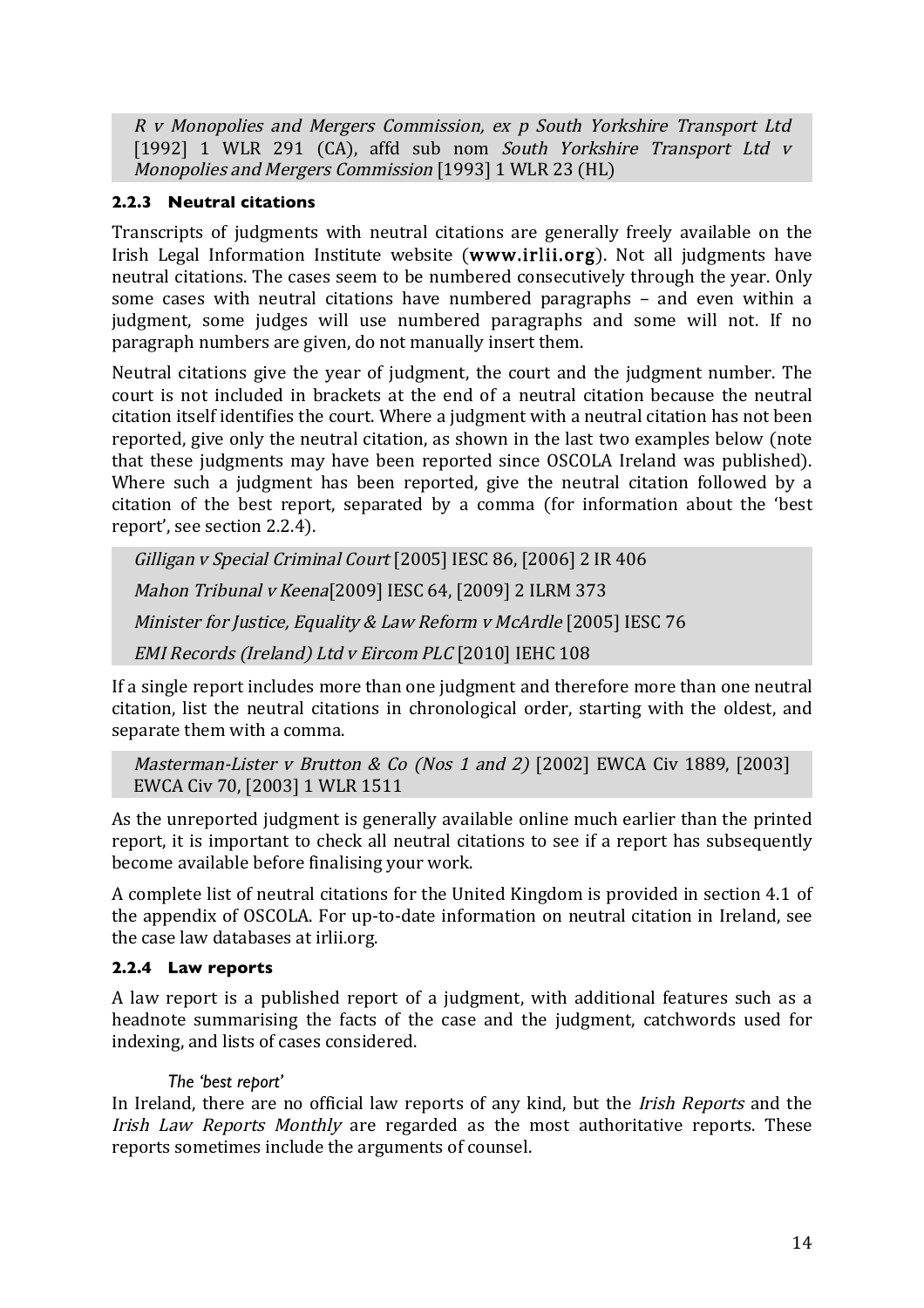If a case is reported in one of these two reports, this report should generally be cited in preference to any other report. Where the case is reported in both series, give the Irish Reports reference. Only if a judgment is not reported in one of these general series should you refer to another series, such as the Irish Law Times Reports or the Employment Law Reports.

#### *Heavily edited reports*

Where a report of a case gives only a summary or a heavily edited version of the judgment (which is the norm for reports in newspapers and some practitioner journals), cite the report only if there is no neutral citation and no other, fuller, report. When citing a case report, put the title of a newspaper in roman, not italics.

 $KvK(1998)$  2 Irish J Fam L 25 (SC)

#### *Unreported cases*

If a case is unreported but has a neutral citation, give that. If an unreported case does not have a neutral citation (which will often be the case before 1998), give the court and the date of the judgment in brackets after the name of the case. There is no need to add the word 'unreported'.

S v Eastern Health Board (HC, 22 July 1988)

Release Speech Therapy v HSE [2011] IEHC 57

#### *Reports using case numbers in the citation*

In some specialist law reports, cases are given case numbers which run consecutively through the volumes, rather than page numbers. Examples include the Reports of Patents Cases, the Criminal Appeal Reports and the Personal Injuries and Quantum Reports. In such cases, follow the citation method used by the series in question.

Rozario v Post Office [1997] PIQR P15 (CA)

Thompson Holidays Ltd v Norwegian Cruise Lines Ltd [2002] EWCA Civ 1828, [2003] RPC 32

R v Kelly [2008] EWCA Crim 137, [2008] 2 Cr App R 11

# **2.2.5 Courts**

Indicate the court in brackets after the first page of the report, and before the pinpoint if there is one. Use (SC) for the Supreme Court, (CCA) for the Court of Criminal Appeal, (HC) for the High Court, and (SCC) for the Special Criminal Court. Citations of cases with a neutral citation do not require the court.

# **2.2.6 Pinpoints**

A pinpoint is a reference to a particular paragraph of a judgment or page of a report.

If the judgment has numbered paragraphs, pinpoint to a particular paragraph by putting the relevant paragraph number in square brackets. If the judgment does not have numbered paragraphs and is not available in a form which allows unchanging references (such as a published version, a signed printed transcript or a PDF file), do not provide a pinpoint citation. If pinpointing to more than one paragraph, separate the paragraph numbers in square brackets with a comma. If citing spans of paragraphs, insert a dash between the first and last paragraph being cited.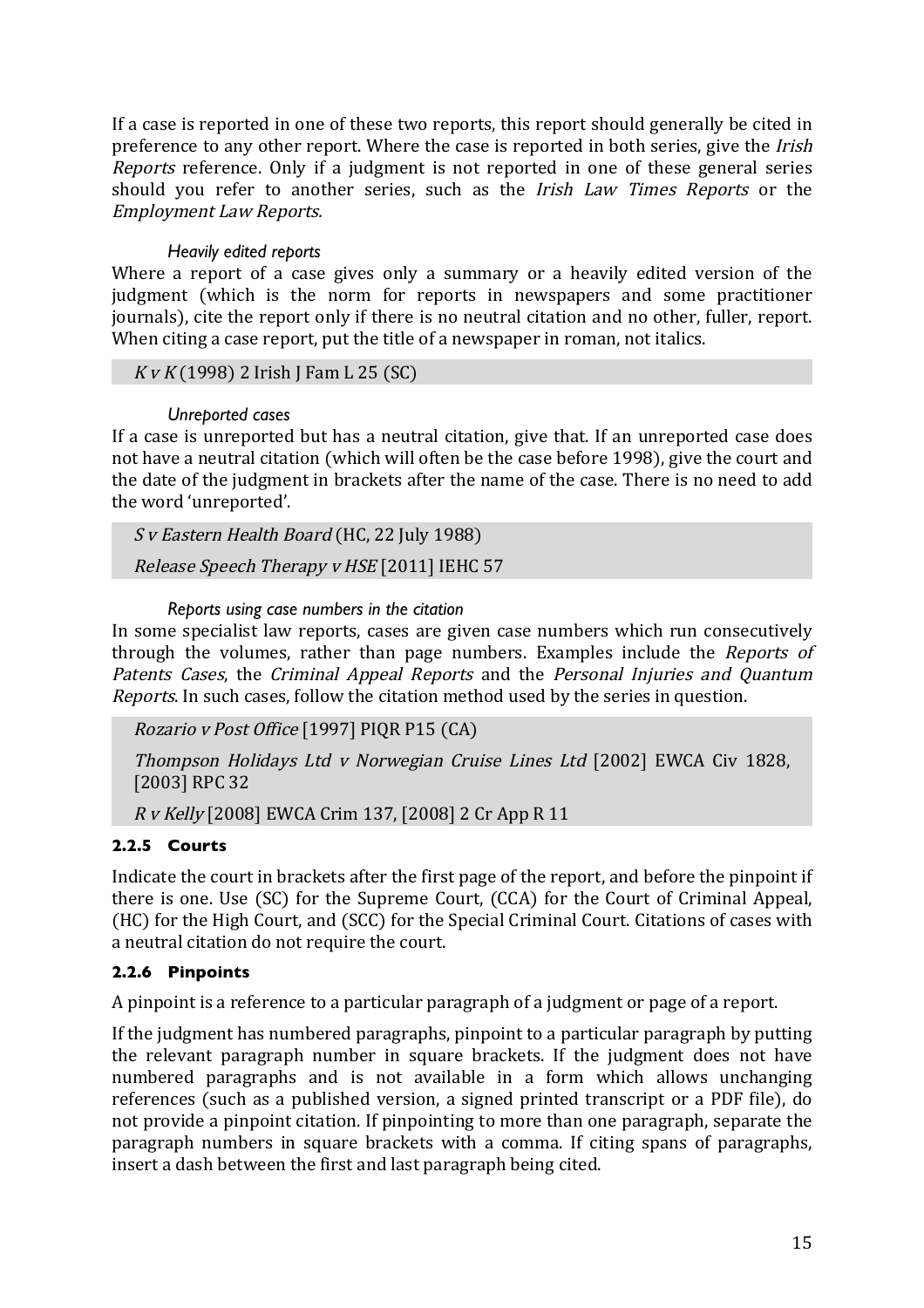<sup>A</sup> <sup>v</sup> Refugee Appeals Tribunal [2009] IEHC 60 [21], [24]–[25]

Buckley v A-G[1950] IR 67 (SC) 82–83

If a law report citation ends with the identification of the court in brackets, the pinpoint follows the closing bracket, without any comma. Where the court is not identified in this way, and you are pinpointing to a page number, insert a comma to prevent the numbers running together. Where the pinpoint reference is to the first page of the report, repeat the page number. Multiple page number pinpoints should be separated by commas.

The People (AG) v Bell [1969] IR 24 (HC) 26, 29 Hoey v Minister for Justice [1994] 3 IR 329 (HC) 345–46

# **2.2.7 Judges' names**

Where reference is made to a judge in a case, use the judge's surname followed by the conventional abbreviation identifying their judicial office. Do not use honorifics such as 'the Honourable'.

A High Court or Supreme Court judge is called 'Mr Justice Murphy', or if a woman either 'Mrs Justice Murphy' or 'Ms Justice Murphy', according to her preference (abbreviated 'Murphy I'). To verify the correct form, use the Courts Service web site (courts.ie). Forenames are not used unless there are two judges with the same surname, in which case both the forename and surname of the junior judge of the two is given (for example, 'Roderick Murphy J').

The Chief Justice is abbreviated to 'Murphy CJ', and the name of the President of the High and Circuit and District Courts abbreviated as 'Murphy P'.

Circuit Court judges are referred to as 'His/Her Honour Judge Murphy', with no abbreviation. District Court judges are 'Judge Murphy', with no abbreviation. (Before the coming into force of section 21 of the Courts Act 1991, District Court judges were known as 'justices'.)

If a judge was elevated to a new appointment after the decision in the case you are citing, use the title of the judge at that time; there is no need to add the words 'as he then was'. If referring to more than one judge of the Supreme Court, the High Court, the Court of Criminal Appeal, or the Special Criminal Court in the short form, follow their surnames with J. When pinpointing to a particular passage in a judgment, add the judge's name in brackets after the pinpoint. Do not use *per*.

# *EXAMPLES in the text*

Kennedy CJ rejected this argument because …

This is evident from the decision in  $Rvan$ , in which  $\acute{o}$  Dálaigh CJ said ...

Hardiman and Fennelly II were of the opinion that ...

As Lynch J pointed out in …

EXAMPLES in footnotes

<sup>101</sup> Howard v Commissioners of Public Works [1994] 1 IR 101 (SC) 140 (Finlay CJ); DPP v McDonagh [1996] 1 IR 565 (SC) 570 (Costello P); In re National Irish Bank Ltd [1999] 3 IR 145 (HC) 164 (Shanley J); An Blascaod Mór Teo v Commissioners of Public Works (No 2) [2000] 1 IR 1 (HC) 4 (Budd J).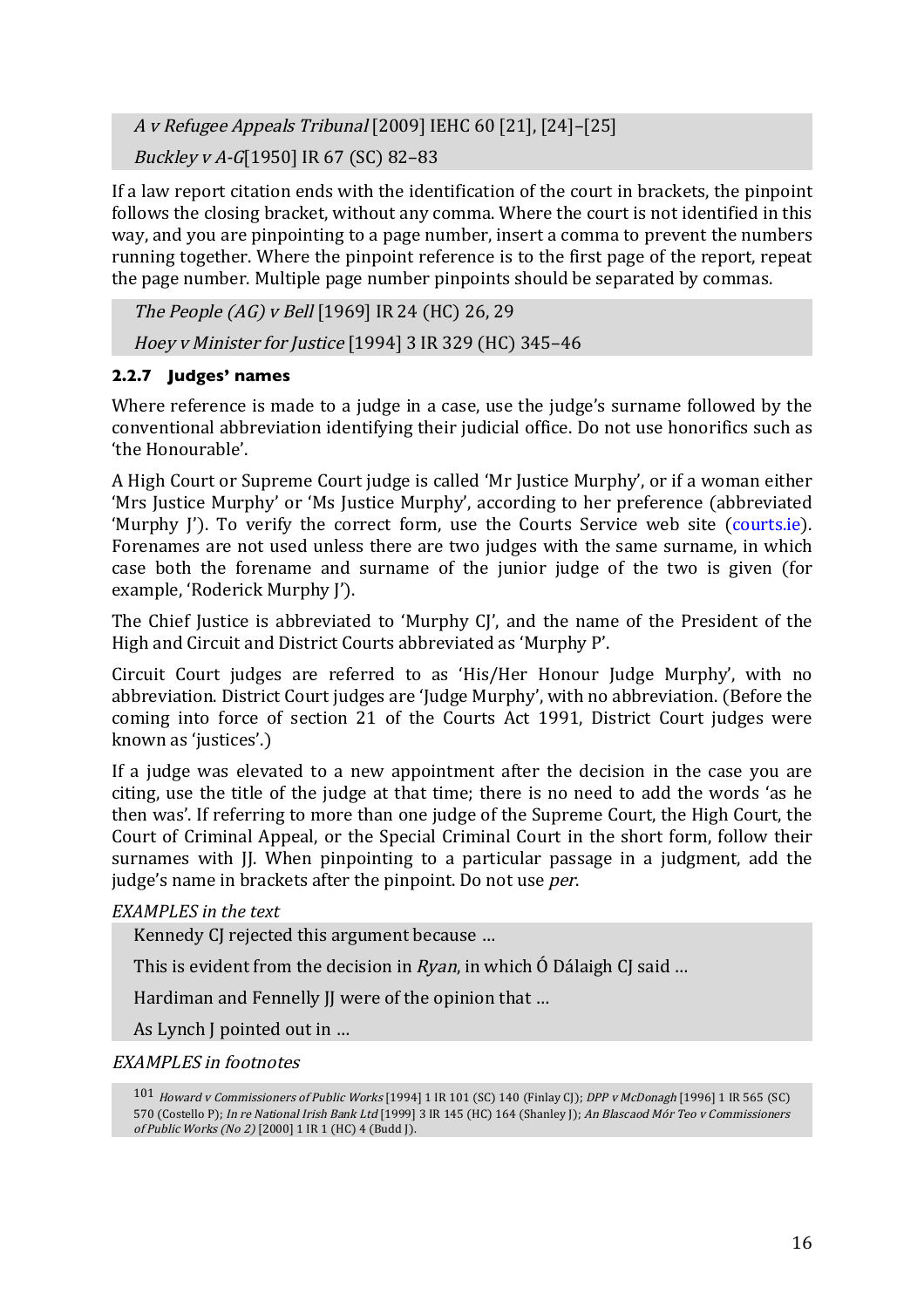#### **2.2.8 Subsequent history of a case**

The subsequent history of a case may be indicated after the primary citation by abbreviating 'affirmed' to 'affd' and 'reversed' to 'revd'. These abbreviations refer to the decision in the primary citation.

Ó Beoláin v Fahy [1999] IEHC 161, revd [2001] IESC 37, [2001] 2 IR 279

#### **2.3 Primary legislation**

#### **2.3.1 Names of statutes**

Cite an Act by its short title and year in normal text, using capitals for the major words, and without a comma before the year.

Interpretation Act 2005

European Convention on Human Rights Act 2003

If you are referring to a particular Act a number of times in short succession, it is usually possible to use an abbreviated form of the title in the footnotes, without a cross-citation, provided the reader has been warned in advance. The abbreviation is usually the initials of the main words in the title, and should always include the year (so that, for example, the Criminal Justice Act 2006 becomes 'CJA 2006' and not just 'CJA'). In the text, it is acceptable in such circumstances to refer without any prior warning to 'the 2006 Act', but only where this short form is sure to be understood.

```
12 Criminal Procedure Act 1993 (CPA 1993) s 3(1).
…
15 CPA 1993, s 2(1)(a)(ii).
```
If several jurisdictions are discussed in a work, it may be necessary to add the jurisdiction of the legislation in brackets at the end of the citation.

Civil Liability Act 1961 (Irl)

#### **2.3.2 Parts of statutes**

Statutes are divided into parts, sections, subsections, paragraphs and subparagraphs. In addition, the main text of the statute may be supplemented by schedules, which are divided into paragraphs and subparagraphs. The relevant abbreviations are:

| part/parts                 | pt/pts           |
|----------------------------|------------------|
| section/sections           | $s$ /ss          |
| subsection/subsections     | $sub-s/sub-ss$   |
| paragraph/paragraphs       | para/paras       |
| subparagraph/subparagraphs | subpara/subparas |
| schedule/schedules         | sch/schs         |

Use the full form at the beginning of a sentence, or when referring to a part of a statute without repeating the name of the Act. Elsewhere in the text, either form can be used, though when referring to subsections or paragraphs it is conventional to use the short form. Use the short form in footnotes. In footnote citation of parts of Acts, insert a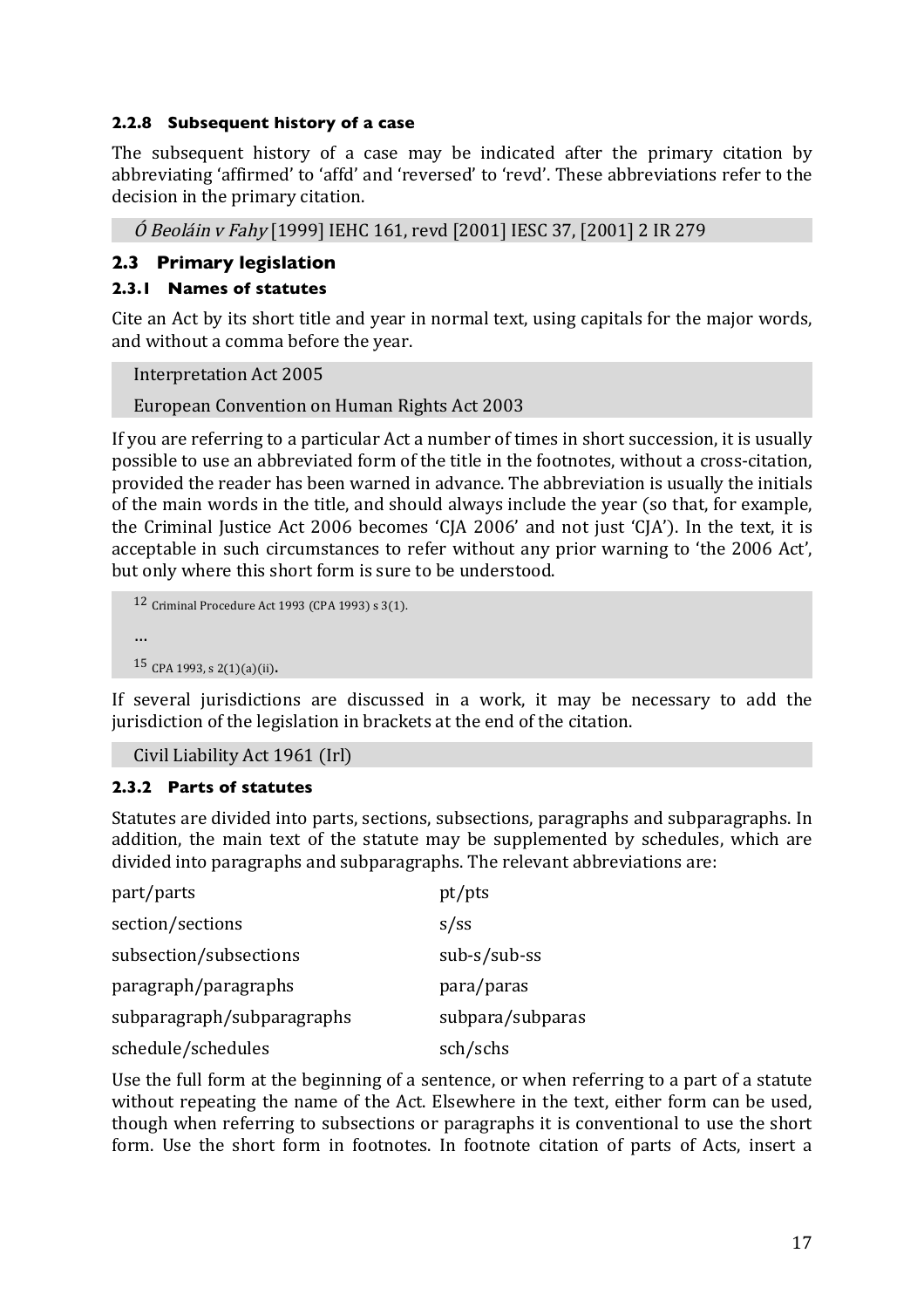comma after the year, and a space but no full stop between the abbreviation and the initial number, letter or opening bracket .

Sale of Goods and Supply of Services Act 1980, s 2

If specifying a paragraph or subsection as part of a section, use only the abbreviation for the section. For example, paragraph (a) of subsection (2) of section 5 of the European Convention on Human Rights Act 2003 is expressed as follows.

European Convention on Human Rights Act 2003, s 5(2)(a)

#### *EXAMPLES in the text*

... section  $4(1)(a)$  of the Criminal Law (Insanity) Act 2006 ... OR ... the Criminal Law (Insanity) Act,  $s(4(1)(a)$  ...

... by virtue of section  $2(1)(b)(i)$  of the Prohibition of Incitement to Hatred Act 1989…

… as provided by sections 1(2) and 7(2) …

Subsection (1) does not apply to …

```
\ldots as sub-s (3) shows \ldots
```
EXAMPLES in footnotes

```
34 Planning and Development (Strategic Infrastructure) Act 2006, ss 32(1) and 157(1).
```

```
35 Sustainable Energy Act 2002 , s 6(c).
```
## **2.3.3 Older statutes**

For older statutes, it may be helpful to give the regnal year and chapter number .

```
Crown Debts Act 1801 (41 Geo 3 c 90)
```
In this example, the information in brackets indicates that the Act was given royal assent in the forty-first year of the reign of George III . The abbreviation c stands for chapter. The Crown Debts Act 1801 was the ninetieth Act to receive royal assent in that session of Parliament, and so is chapter 90. Citation by chapter number must be used for older statutes without short titles.

# **2.3.4 Explanatory memoranda to statutes**

When citing explanatory memoranda to statutes, precede the name of the statute with the words 'Explanatory Memorandum to the …'. As the explanatory memorandum is attached to the Bill rather than to the Act, ensure that you refer to the Bill, followed by the full title of the enacted legislation. When pinpointing, cite the page number(s).

Explanatory Memorandum to the Student Support Bill 2008 (Student Support Act 2011), 3.

# **2.3.5 Bills**

Cite a Bill by its title, the house in which it originated, the year of presentation, and the number assigned to it. When a Bill is reprinted at any stage it is given a new number.

title | Dáil Bill | number OR title | Seanad Bill | Year | number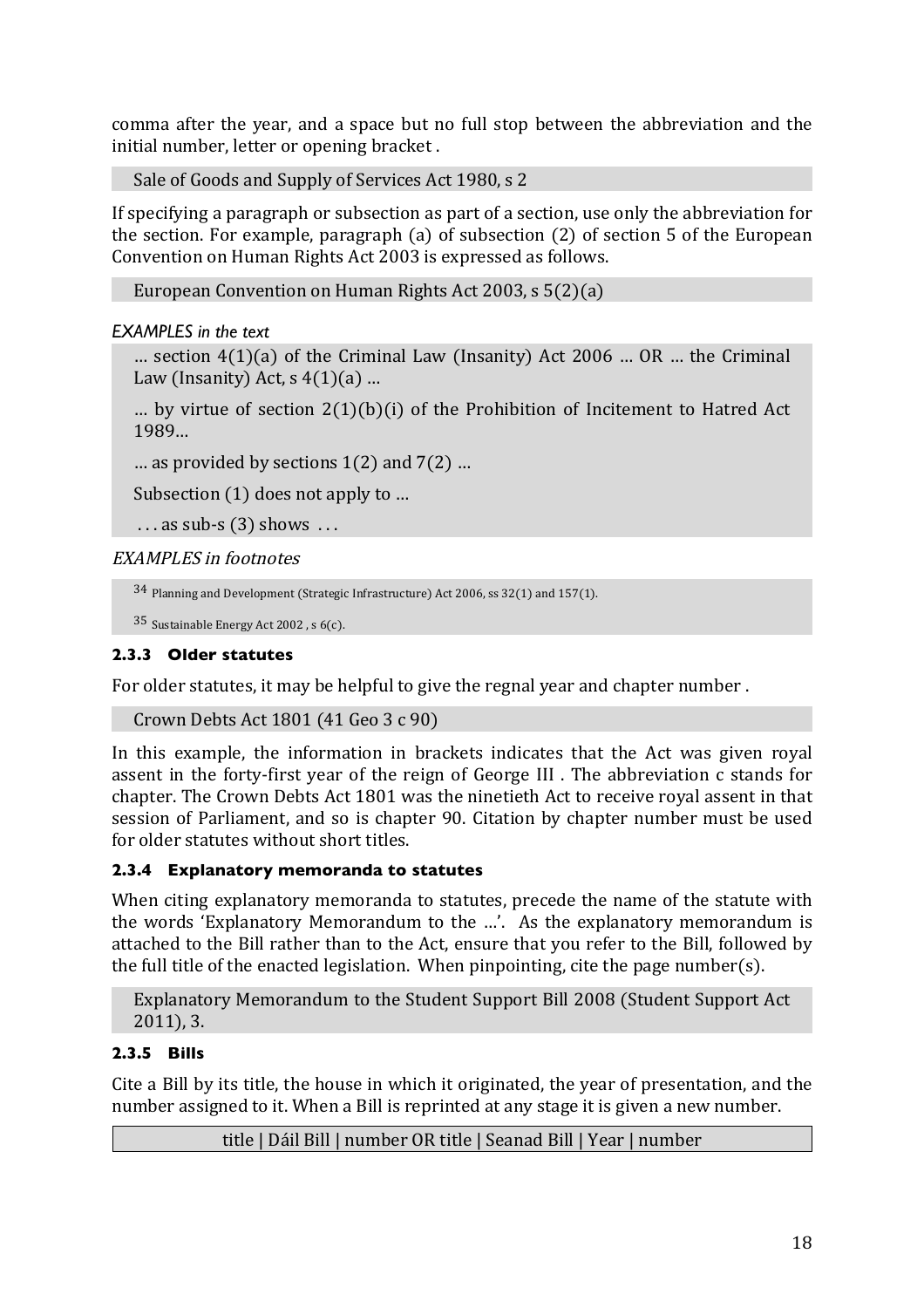The rules for referring to parts of Bills mirror those for referring to parts of statutes (see section 2) . 'Clause' and 'clauses' may be abbreviated to 'cl' and 'cls' in the text and should be so abbreviated in footnotes.

```
Communications Regulation (Postal Services) Seanad Bill (2010) 50
```
Planning and Development (Amendment) (No 3) Dáil Bill (2004) 49, cl 4

# **2.4 Secondary legislation**

# **2.4.1 Statutory instruments**

Statutory instruments (orders, regulations or rules) are numbered consecutively throughout the year. The year combines with the serial number to provide an SI number that follows the abbreviation 'SI' and which is used to identify the legislation. Before the Statutory Instruments Act 1947, secondary legislation in Ireland was known as statutory rules and orders, for which the abbreviation SR&O should be used. When citing a statutory instrument, give the name, year and (after a comma) the SI number.

Planning and Development Regulations 2008, SI 2008/235

National School Teachers' Superannuation Scheme 1934, SR&O 1934/23

As with statutes (see section 2.3.1), where the same statutory instrument is cited a number of times in the same work, an abbreviated form can be used in the footnotes (such as 'EPB 2006' for the European Communities (Energy Performance Of Buildings) Regulations 2006), provided due warning is given with the first full citation .

## **2.4.2 Rules of court**

The Rules of the Superior Courts (RSC), the Rules of the Circuit Court (RCC) and the Rules of the District Court (RDC) may be cited without reference to their SI number or year. Rules of court are divided into Orders (Ord) and rules (r). Cite all other court rules in full as statutory instruments.

RSC Ord 27, r 9 RCC Ord 15, r 2

Practice Directions (PD) are referred to simply by number, as listed on the Courts Service web site.

PD HC48

PD CC01

# **2.4.3 Parts of statutory instruments**

The rules for referring to parts of statutory instruments mirror those for referring to parts of statutes (see section 2) . As with statutes, in the text use the full form at the start of a sentence, and either the full or abbreviated form elsewhere. Use the short form in footnotes. In addition to those given above for parts of statutes, use the following abbreviations:

| regulation/regulati  reg/regs |          |
|-------------------------------|----------|
| rule/rules                    | r/rr     |
| article/articles              | art/arts |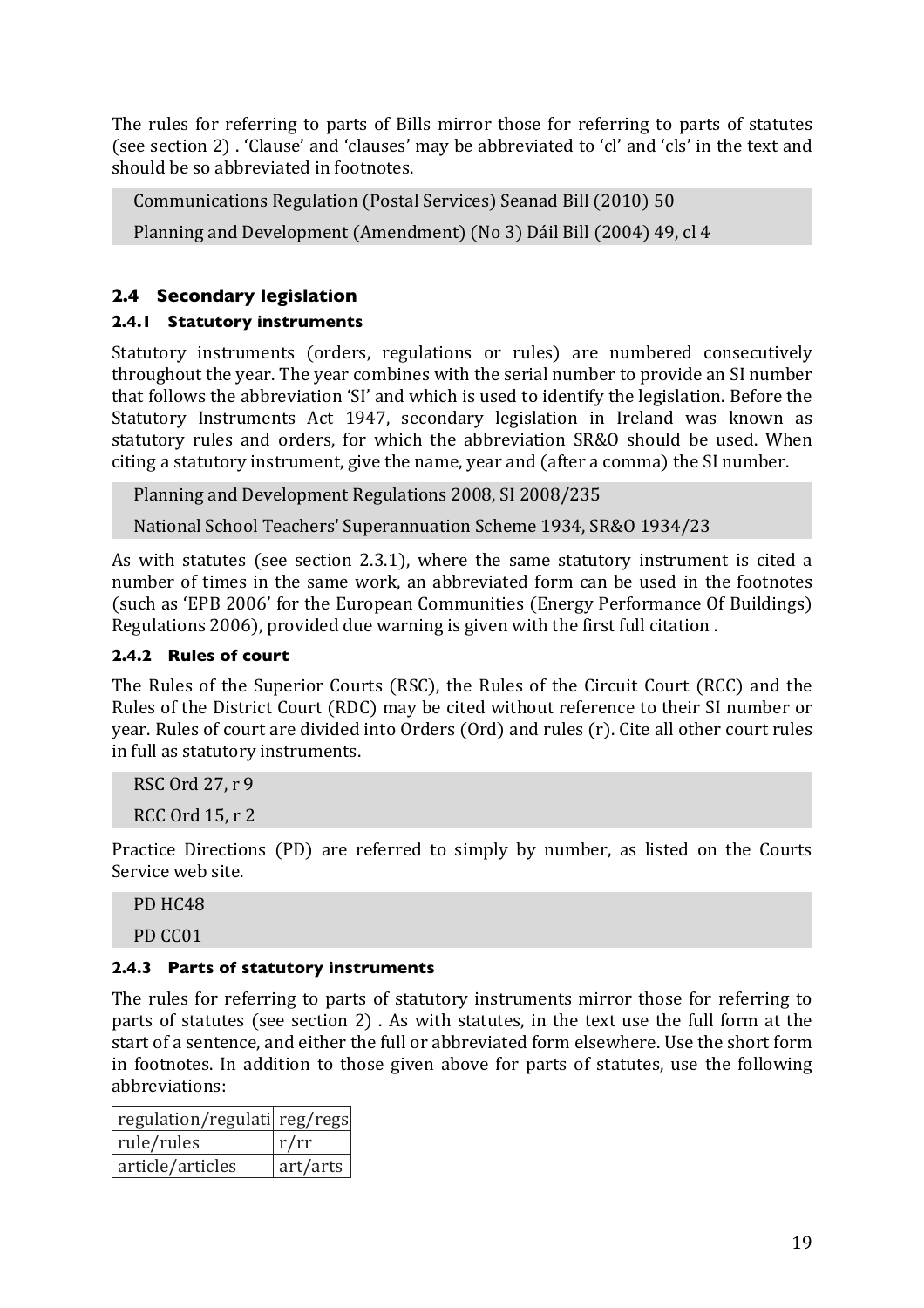When referring to parts of the rules of court, do not insert a comma before the pinpoint.

European Communities (Greenhouse Gas Emissions Trading) Regulations 2004, SI 2004/437, art 4

## **2.5 European Union legal sources**

Official notices of the EU are carried in the Official Journal of the European Communities (abbreviated to OJ). The OJ citation is given in the order: year, OJ series, number/page. The letter 'L' denotes the legislation series (the 'C' series contains EU information and notices, and the 'S' series invitations to tender).

#### **2.5.1 EU legislation**

When citing EU treaties and protocols, give the title of the legislation, including amendments if necessary, followed by the year of publication, the OJ series and the issue and page numbers. Older treaties were published in the C series. With notable exceptions, such as the Lisbon Treaty, legislation is now published in the L series.

legislation title | [year] | OJ series | issue/first page

Protocol to the Agreement on the Member States that do not fully apply the Schengen acquis—Joint Declarations [2007] OJ L129/35

Consolidated Version of the Treaty on European Union [2008] OJ C115/13

Cite Regulations, Directives, Decisions, Recommendations and Opinions by giving the legislation type, number and title, followed by publication details in the OJ. Note that the year precedes the running number in citations to Directives, but follows it in citations to Regulations.

legislation type | number | title | [year] | OJ L issue/first page

Council Directive 2002/60/EC of 27 June 2002 laying down specific provisions for the control of African swine fever and amending Directive 92/119/EEC as regards Teschen disease and African swine fever [2002] OJ L192/27

Council Regulation (EC) 1984/2003 of 8 April 2003 introducing a system for the statistical monitoring of trade in bluefin tuna, swordfish and big eye tuna within the Community [2003] OJ L295/1

#### *Short forms and pinpoints*

Give EU legislation its full name on first citation. In subsequent citations, a short form of the title may be used (provided warning is given in the first citation) and in a footnote you may also just give the document type and number (using 'Reg' and 'Dir' as abbreviations). Pinpoints indicating articles (abbreviated 'art' or 'arts') or paragraphs follow the OJ citation and a comma. For more information about subsequent citations, see section 1.2.1.

#### *Older EU legislation*

For the years 1952–72 (when there was no English edition of the Journal Officiel), refer where possible to the Special Edition of the OJ.

Council Regulation (EEC) 1017/68 applying rules of competition to transport by rail, road and inland waterway [1968] OJ Spec Ed 302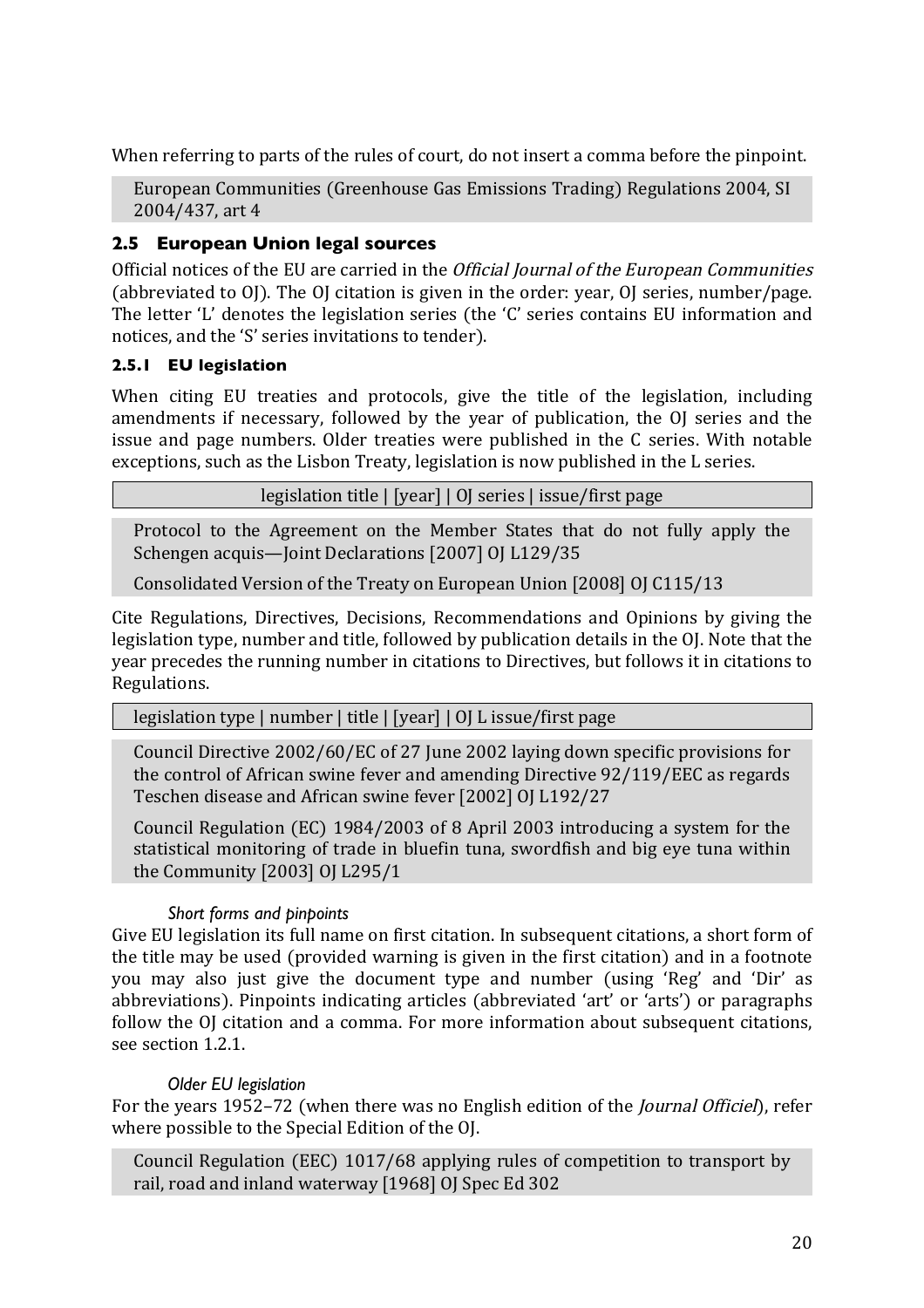#### **2.5.2 Judgments of the European Court of Justice and General Court**

Since 1989, EU cases have been numbered according to whether they were registered at the European Court of Justice (ECJ) or the General Court(GC), and given the prefix C– (for ECJ cases) or T– (for GC cases). The General Court was called the Court of First Instance (CFI) until 2009. Judgments from the Civil Service Tribunal, which was established in 2005, are prefixed F–. Do not add a C– to pre-1989 cases.

Give the case registration number in roman and then the name of the case in italics, with no punctuation between them. Give the report citation in the same form as for Irish cases .

case number | case name | [year] | report abbreviation | first page

Where possible, refer to the official reports, which are cited as ECR. ECJ cases are reported in volume one (ECR I–) and GC cases are reported in volume two (ECR II–). The volume number, which is in roman numerals, attaches to the page number with a dash. If an ECR reference is not available, the second best report is usually the *Common* Market Law Reports (CMLR).

For an unreported case, cite the relevant notice in the OJ. If the case is not yet reported in the OJ, then cite the case number and case name, followed by the court and date of judgment in brackets . (Please note that unreported cases given here as examples will have been reported subsequently .)

Case 240/83 Procureur de la République v ADBHU [1985] ECR 531

Joined Cases C–430 and 431/93 Jereon van Schijndel v Stichting Pensioenfonds voor Fysiotherapeuten [1995] ECR I–4705

Case T–344/99 Arne Mathisen AS v Council [2002] ECR II–2905

Case C–556/07 Commission v France [2009] OJ C102/8

Case T–277/08 Bayer Healthcare v OHMI—Uriach Aquilea OTC (CFI, 11 November 2009)

When pinpointing, use 'para' or 'paras' after a comma.

Case C–176/03 Commission v Council [2005] ECR I–7879, paras 47–48

*Opinions of Advocates General*

When citing an opinion of an Advocate General, add the words 'Opinion of AG [name]' after the case citation and a comma, and before any pinpoint.

Case C–411/05 Palacios de la Villa v Cortefiel Servicios SA [2007] ECR I–8531, Opinion of AG Mazák, paras 79–100

#### **2.5.3 Decisions of the European Commission**

Decisions of the European Commission in relation to competition law and mergers are to be treated as cases. Give the names of the parties (or the commonly used short name) in italics, the case number in brackets, the Commission Decision number (where available), and the OJ report .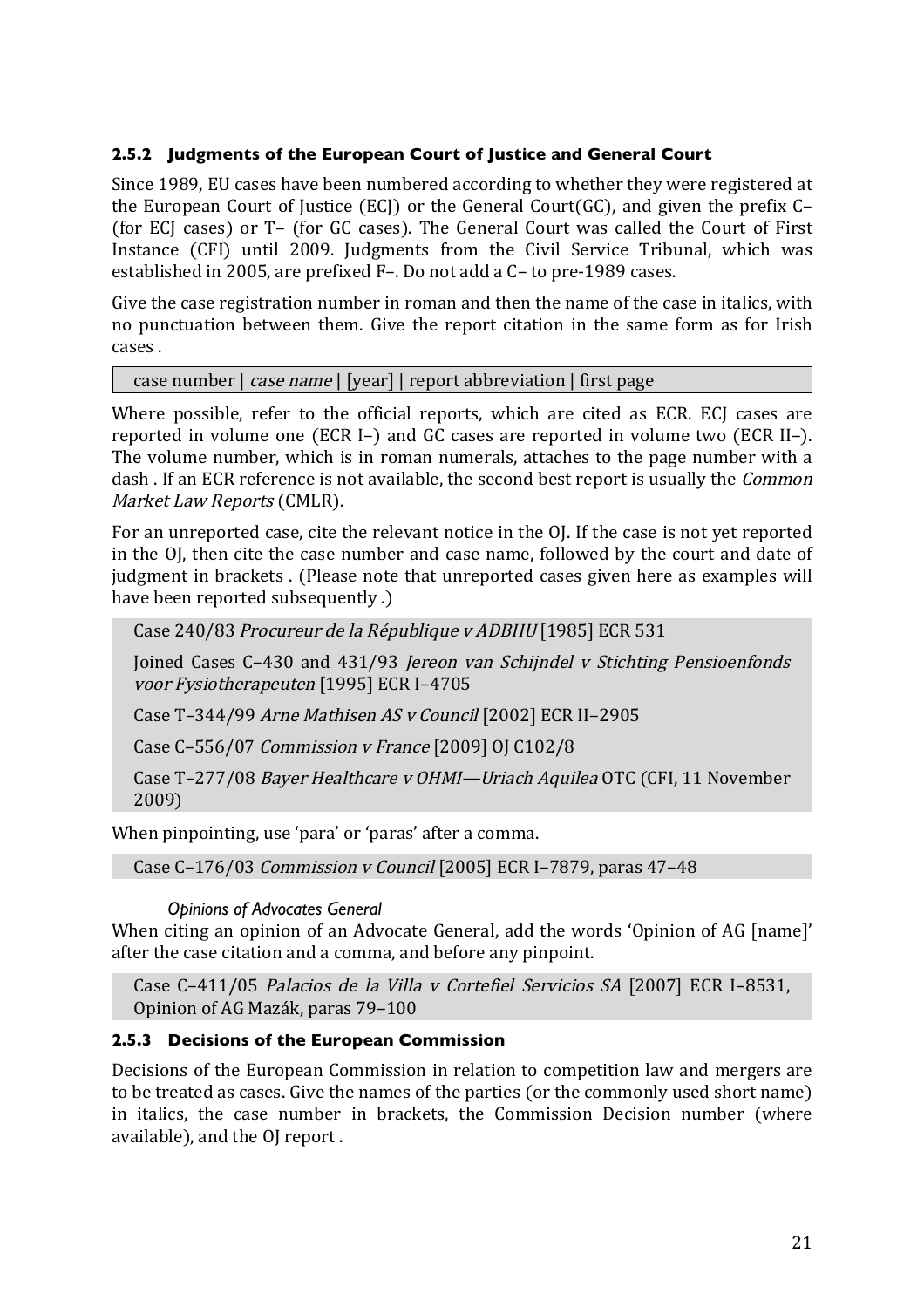case name | (case number) | Commission Decision number | [year] | OJ L issue/first page

Alcatel/Telettra (Case IV/M.042) Commission Decision 91/251/EEC [1991] OJ L122/48

Georg Verkehrsorgani v Ferrovie dello Stato (Case COMP/37.685) Commission Decision 2004/33/EC [2004] OJ L11/17

# **2.6 The European Court of Human Rights**

# **2.6.1 Judgments of the European Court of Human Rights**

For judgments of the European Court of Human Rights (ECtHR), cite either the official reports, the Reports of Judgments and Decisions (cited as ECHR) or the European Human Rights Reports (EHRR), but be consistent in your practice. Before 1996, the official reports were known as Series A and numbered consecutively. The EHRR series is also numbered consecutively, but from 2001 case numbers have been used instead of page numbers.

References to unreported judgments should give the application number, and then the court and the date of the judgment in brackets. When pinpointing, use 'para' or 'paras' after a comma. Further information can be obtained from the ECHR website and the HUDOC database at www.echr.coe.int.

Johnston v Ireland (1986) Series A no 122

Osman v UK ECHR 1998–VIII 3124

Balogh v Hungary App no 47940/99 (ECtHR, 20 July 2004)

Omojudi v UK (2010) 51 EHRR 10

# **2.6.2 Decisions and reports of the European Commission on Human Rights**

Citations of decisions and reports of the European Commission on Human Rights, which ceased to function in 1998, should give the year of the decision in brackets, and then refer to the Decisions and Reports of the Commission (DR), or, for decisions prior to 1974, to the *Collection of Decisions* of the Commission (CD). If available, a reference to a report of the decision in the EHRR is also acceptable, but if citing the EHRR for a decision of the Commission insert '(Commission Decision)' after the rest of the citation . If the decision is unreported, give the application number, and then in brackets 'Commission Decision' and the date of the decision.

X v Netherlands (1971) 38 CD 9

Council of Civil Service Unions v UK (1987) 10 EHRR 269 (Commission Decision)

Simpson v UK (1989) 64 DR 188

P v UK App no 13473/87 (Commission Decision, 11 July 1988)

# **2.7 Cases and legislation from other jurisdictions**

# **2.7.1 Cases**

Cite cases from other jurisdictions as they are cited in their own jurisdiction, but with minimal punctuation. If the name of the law report series cited does not itself indicate the court, and the identity of the court is not obvious from the context, you should also give this in either full or short form in brackets at the end of the citation. When citing a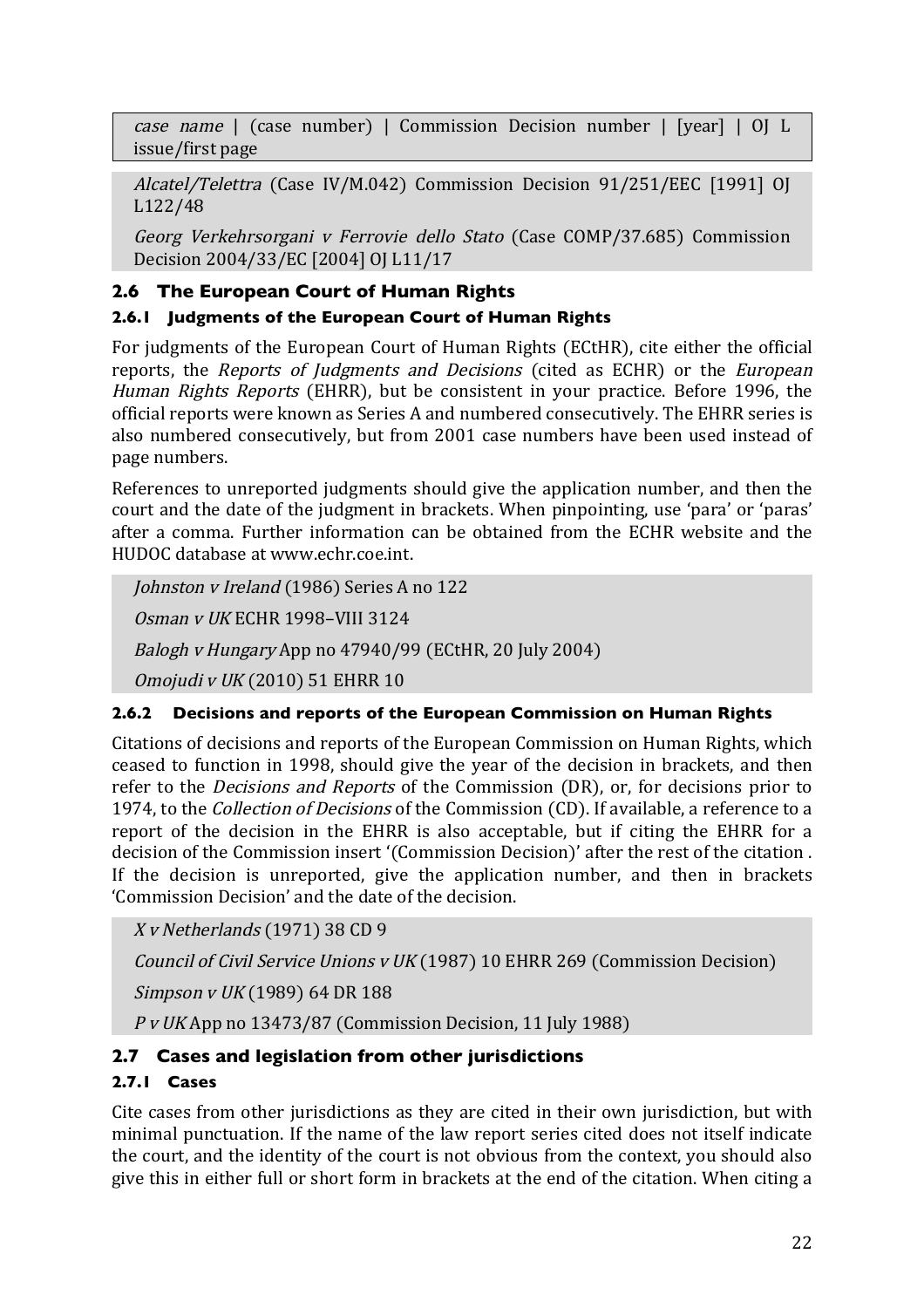decision of the highest court of a US state, the abbreviation of the name of the state suffices.

Austin v Commissioner of Police for the Metropolis [2009] UKHL 5, [2009] AC 564 Henningsen v Bloomfield Motors Inc 161 A 2d 69 (NJ 1960) Roe v Wade 410 US 113 (1973) Waltons Stores (Interstate) Ltd v Maher (1988) 164 CLR 387 BGH NJW 1992, 1659 Cass civ (1) 21 January 2003, D 2003, 693 CA Colmar 25 January 1963, Gaz Pal 1963.I.277

# **2.7.2 Legislation**

Cite legislation from other jurisdictions as it is cited in its own jurisdiction, but without any full stops in abbreviations. Give the jurisdiction if necessary.

Human Rights Act 1998 (UK)

Accident Compensation Act 1972 (NZ)

1976 Standard Terms Act (Gesetz über Allgemeine Geschäftsbedingungen) (FRG)

loi n° 75-1349 du 31 décembre 1975 relative à l'emploi de la langue française

Guides for citations from other jurisdictions can be found in section 4.3 of the appendix of OSCOLA.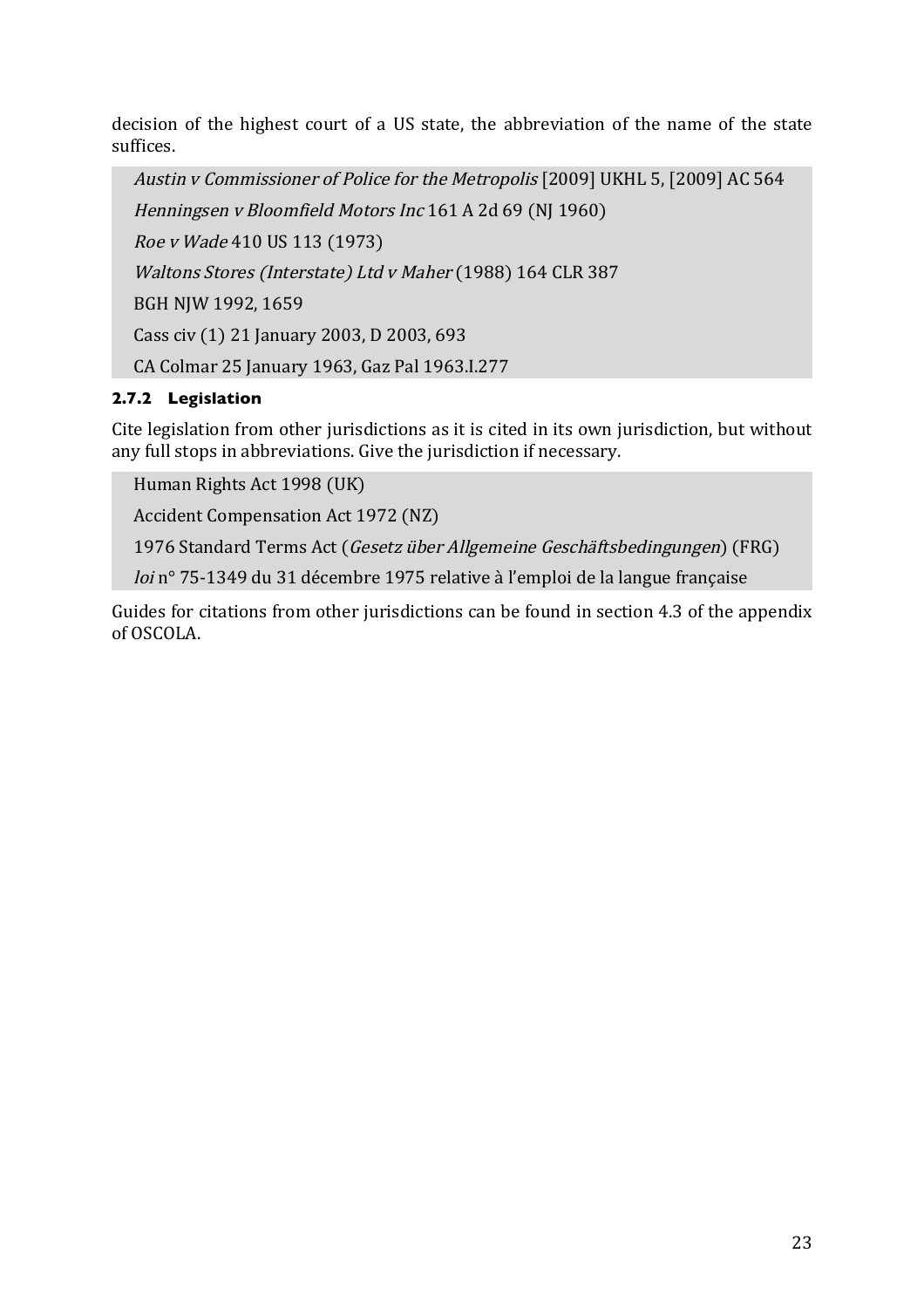# **3 Secondary sources**

# **3.1 General principles**

# **3.1.1 Authors' names**

Give the author's name exactly as it appears in the publication, but omit postnominals such as SC. When judges write extra-curially, they should be named as in the publication in question. If there are more than three authors, give the name of the first author followed by 'and others' . If no individual author is identified, but an organisation or institution claims editorial responsibility for the work, then cite it as the author. If no person, organisation or institution claims responsibility for the work, begin the citation with the title. Treat editors' names in the same way as authors' names.

In footnotes, the author's first name or initial(s) precede their surname. In bibliographies, the surname comes first, then the initial(s), followed by a comma (see section 1.7) .

# **3.1.2 Titles**

Italicise titles of books and similar publications, including all publications with ISBNs. All other titles should be within single quotation marks and in roma . Capitalise the first letter in all major words in a title. Minor words, such as 'for', 'and', 'or' and 'the', do not take a capital unless they begin the title or subtitle.

#### **3.1.3 Parts, chapters, pages and paragraphs**

Pinpoints to parts, chapters, pages and paragraphs come at the end of the citation. Use 'pt' for part, 'ch' for chapter, and 'para' for paragraph. Page numbers stand alone, without 'p' or 'pp'. If citing a chapter or part and page number, insert a comma before the page number. Where possible, give a specific range of pages but if you must refer to an initial page and several unspecified following pages, give the initial page number followed immediately by 'ff' (eg '167ff').

# **3.1.4 Electronic sources**

If you source a publication online which is also available in hard copy, cite the hard copy version . There is no need to cite an electronic source for such a publication.

Citations of publications that are available only electronically should end with the web address (Uniform Resouce Locator or 'url') in angled brackets  $(<)$ , followed by the date of most recent access, expressed in the form 'accessed 1 January 2011' . Include 'http://' only if the web address does not begin with 'www'. More detailed guidelines for the citation of electronic sources can be found in sections 3.3.4, 3.3.5 and 3.4.8.

# **3.1.5 Subsequent citations and short forms**

In subsequent citations of books and articles, cite only the author's surname and provide a cross-citation (in the form  $(n, n)$ ) to the footnote with the full citation. The pinpoint follows the cross-citation. If you cite more than one work by the same author, it may be useful to provide the title as well, or a short form thereof, and the title alone should be used in subsequent citations of unattributed works and some other secondary sources, such as reports and policy documents. Further advice on subsequent citations and short forms is given in section 1.2.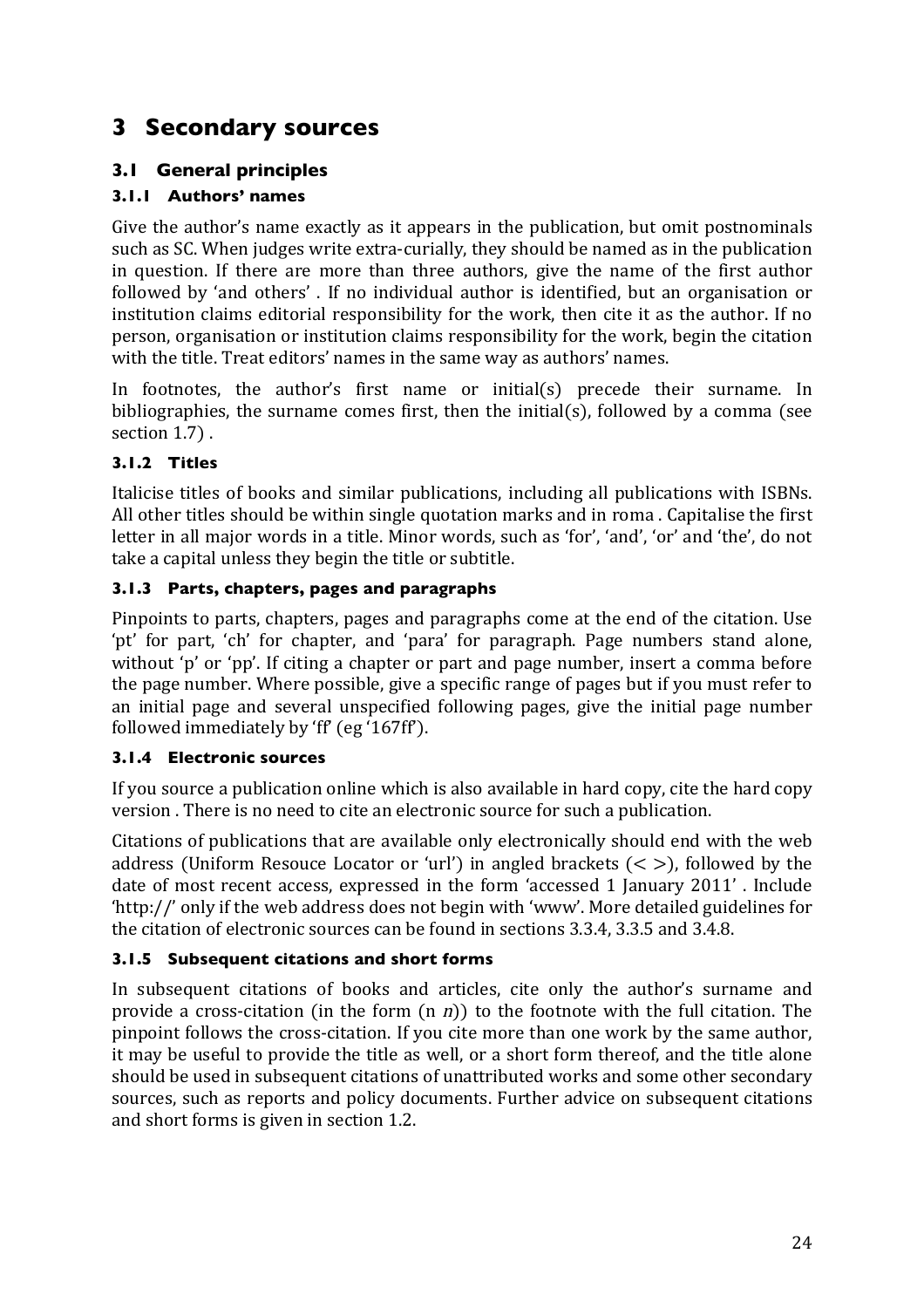# **3.2 Books**

Cite all publications with an ISBN as if they were books, whether read online or in hard copy. Older books do not have ISBNs, but should be cited as books even if read online.

# **3.2.1 Authored books**

Cite the author's name first, followed by a comma, and then the title of the book in italics (see section 3.1). Where a book has a title and subtitle not separated with punctuation, insert a colon. Publication information follows the title within brackets . Publication elements should always include the publisher and the year of publication, with a space but no punctuation between them . The place of publication need not be given . If you are citing an edition other than the first edition, indicate that using the form '2nd edn' (or 'rev edn' for a revised edition). Additional information should be of a clarifying nature: it may include the editor, the translator or other descriptive information about the work .

author, | title | (additional information, | edition, | publisher | year)

Kerry O'Halloran, Adoption Law and Practice (Round Hall 2010)

Gerard Hogan and Gerry Whyte, Kelly: The Irish Constitution (4th edn, Butterworths 2003)

If a book consists of more than one volume, the volume number follows the publication details, unless the publication details of the volumes vary, in which case it precedes them, and is separated from the title by a comma. Pinpoint to paragraphs rather than pages if the paragraphs are numbered.

Christian von Bar, The Common European Law of Torts, vol 2 (CH Beck 2000) para 76

Eoin Quill, Torts in Ireland (3rd edn, Gill and MacMillan 2009) 125

Julian V Roberts and Mike Hough, Public Opinion and the Jury: An International Literature Review (Ministry of Justice Research Series 1/09, 2009) 42

# **3.2.2 Edited and translated books**

If there is no author, cite the editor or translator as you would an author, adding in brackets after their name '(ed)' or '(tr)', or '(eds)' or '(trs)' if there is more than one.

Ursula Kilkelly (ed), The ECHR and Irish Law (2nd edn, Jordans 2009)

Peter Birks and Grant McLeod (trs), The Institutes of Justinian (Duckworth 1987)

If the work has an author, but an editor or translator is also acknowledged on the front cover, cite the author in the usual way and attribute the editor or translator at the beginning of the publication information, within the brackets.

HLA Hart, Punishment and Responsibility: Essays in the Philosophy of Law (John Gardner ed, 2nd edn, OUP 2008)

K Zweigert and H Kötz, An Introduction to Comparative Law (Tony Weir tr, 3rd edn, OUP 1998)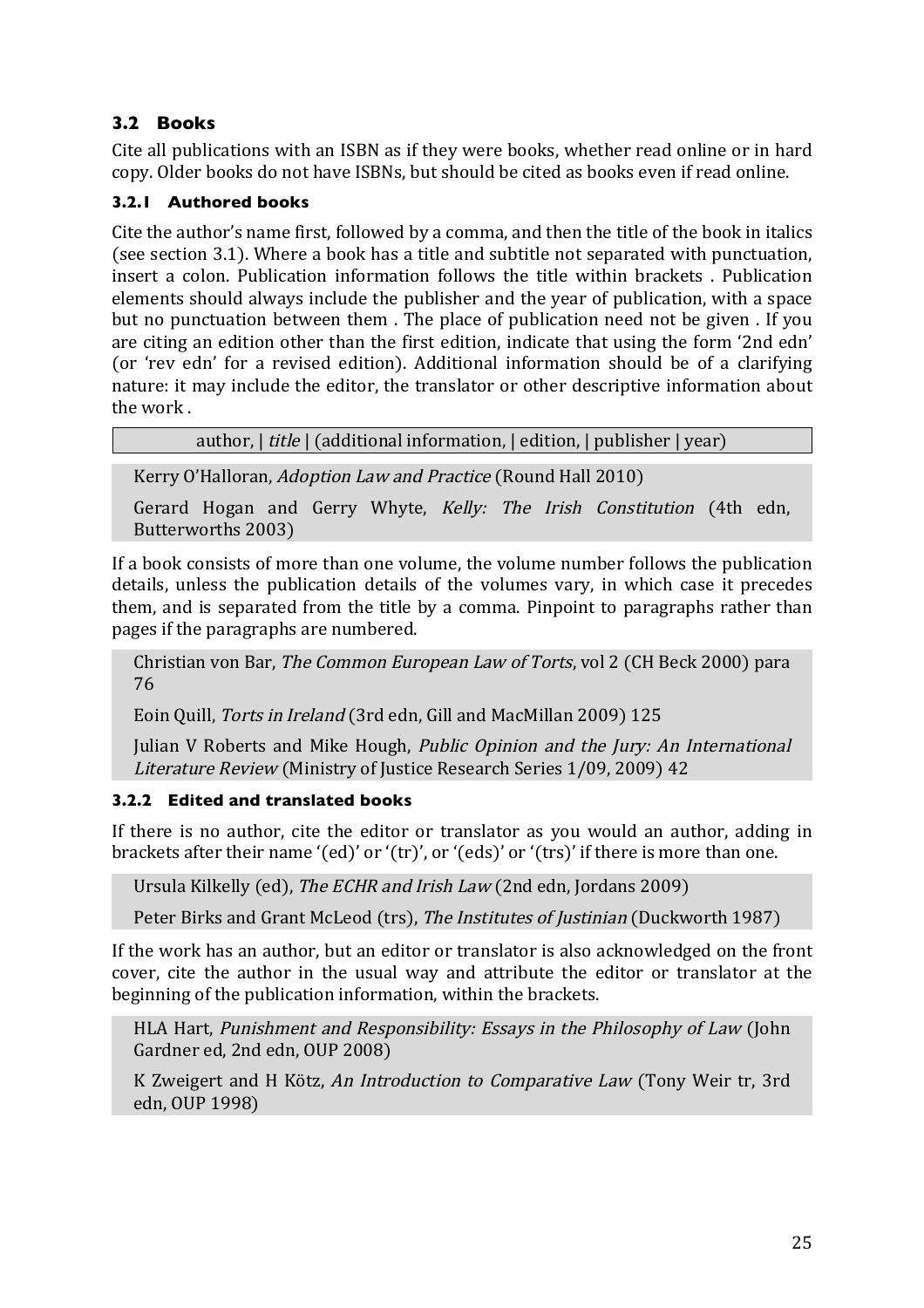#### **3.2.3 Contributions to edited books**

When citing a chapter or essay in an edited book, cite the author and the title of the contribution, in a similar format to that used when citing an article, and then give the editor's name, the title of the book in italics, and the publication information . It is not necessary to give the pages of the contribution.

author,  $\vert$  'title'  $\vert$  in editor (ed),  $\vert$  *book title*  $\vert$  (additional information,  $\vert$  publisher  $\vert$ year)

Justine Pila, 'The Value of Authorship in the Digital Environment' in William H Dutton and Paul W Jeffreys (eds), World Wide Research: Reshaping the Sciences and Humanities in the Century of Information (MIT Press 2010)

John Cartwright, 'The Fiction of the "Reasonable Man"' in AG Castermans and others (eds), Ex Libris Hans Nieuwenhuis (Kluwer 2009)

#### **3.2.4 Older works**

Books published before 1800 commonly have as 'publisher' a long list of booksellers; in such cases it is appropriate to cite merely the date and place of publication . When citing a recent publication of an older work, it may be appropriate to indicate the original publication date within the brackets and before the publication details of the recent publication.

Thomas Hobbes, Leviathan (first published 1651, Penguin 1985) 268

#### **3.2.5 Books of authority and institutional works**

A small number of older works, such as Blackstone's Commentaries, are regarded as books of authority, and are therefore generally accepted as reliable statements of the law of their time. These works have evolved commonly known abbreviations and citation forms, which should be used in all footnote references to them. A list of some of these works and their abbreviations can be found in section 4.2.3 of the appendix of OSCOLA.

3 Bl Comm 264

Co Litt 135a

#### **3.2.6 Encyclopaedias**

Cite an encyclopedia much as you would a book, but excluding the author or editor and publisher and including the edition and year of issue or reissue. Pinpoints to volumes and paragraphs come after the publication information. When an encyclopaedia credits an author for a segment, give both the author and the segment title at the beginning of the citation. If citing an online encyclopedia, give the web address and date of access .

Halsbury's Laws (5th edn, 2010) vol 57, para 53

CJ Friedrich, 'Constitutions and Constitutionalism', International Encyclopedia of the Social Sciences III (1968) 319

Leslie Green, 'Legal Positivism', The Stanford Encyclopedia of Philosophy (Fall edn, 2009) <http://plato .stanford .edu/archives/fall2009/entries/legalpositivism> accessed 20 November 2009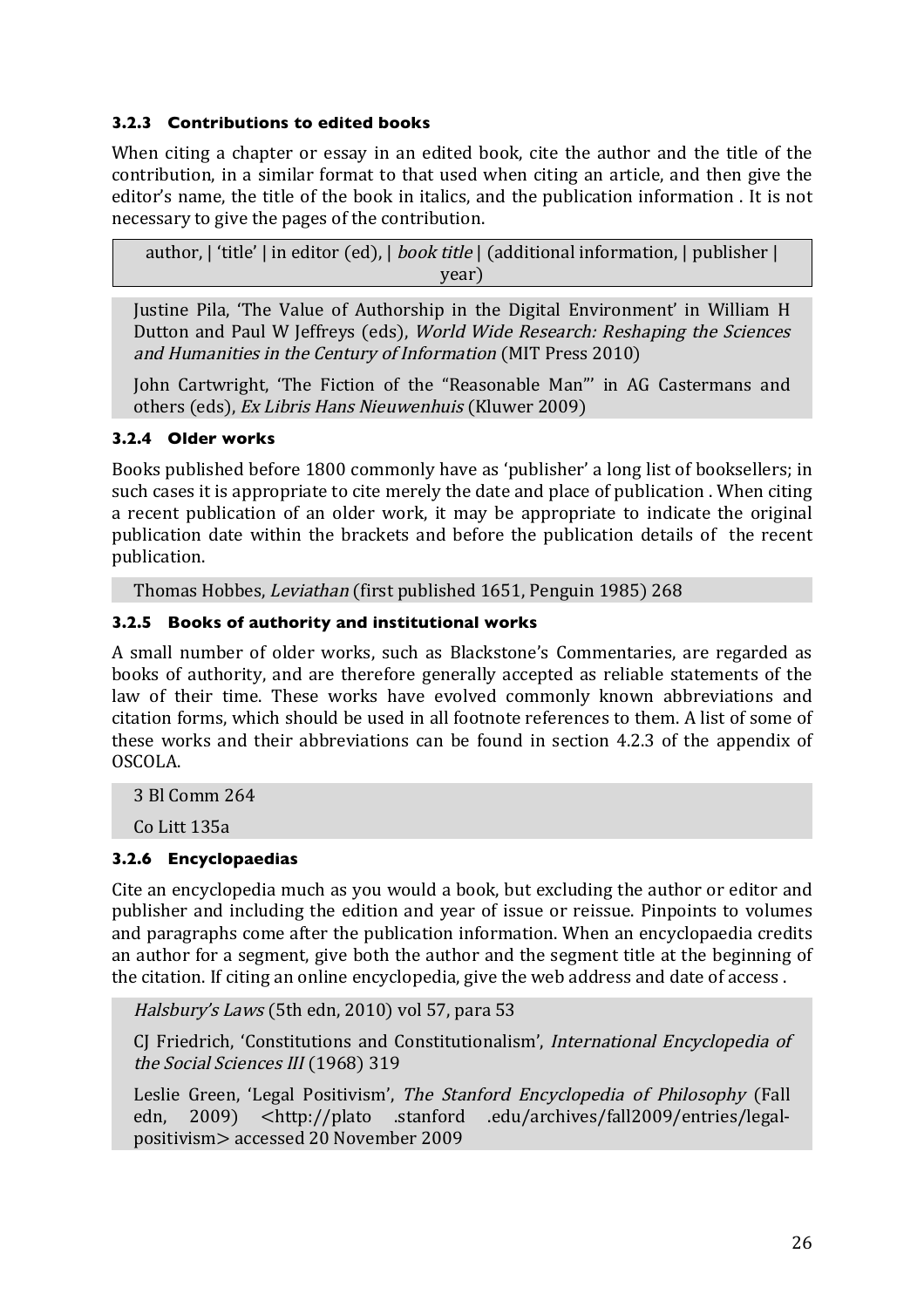## **3.2.7 Looseleaf services**

For looseleaf services, cite the title of the work in italics, excluding the name of the current author or editor, but including names which have become part of the title. Do not give publication details. Try to avoid pinpointing when referring to looseleafs, but if you must do so give the volume (if appropriate), and pinpoint to paragraphs rather than pages . If pinpointing, you should also give the release number and/or date of issue at the foot of the relevant page in brackets after the paragraph number, in the form used by the publisher, but without any full stops.

Irish Current Law Statues Annotated 1997-1998, para 15–15 (R 62 August 1998) Irish Copyright and Design Law, paras 25–30 (Issue 6) Consolidated Company Legislation, para A–354 (R 5 April 2008)

# **3.3 Articles**

# **3.3.1 Hard copy journals**

When citing articles, give the author's name as given first, followed by a comma. Then give the title of the article, in roman within single quotation marks. After the title, give the publication information in the following order:

• year of publication, in square brackets if it identifies the volume, in round brackets if there is a separate volume number;

• the volume number if there is one (include an issue number if the page numbers begin again for each issue within a volume, which is common for Irish journals, in which case put the issue number in brackets immediately after the volume number);

• the name of the journal in roman, in full or abbreviated form, with no full stops;

and

• the first page of the article.

| author,   'title'   [year]   journal name or abbreviation   first page of article  |
|------------------------------------------------------------------------------------|
| [OR]                                                                               |
| author,   'title'   (year)   volume   journal name or abbreviation   first page of |
| article                                                                            |

For guidance on journal abbreviations, see section 4.2.1 of the appendix of OSCOLA.

Abbreviations do vary, so choose an abbreviation and stick with it throughout your work. Some publishers prefer all journal names to be given in full.

Some Irish publications, notably the Irish Jurist, the Dublin University Law Journal and the Irish Law Times (formerly the Irish Law Times and Reports) have been re-launched in recent decades. These so-called 'new series' re-started their volume numbering when they began publishing afresh in 1966, 1978 and 1981 respectively, and citations to issues of these journals since these dates should contain the abbreviation '(ns)' (short for new series) in order to avoid confusion with the previous publication run. Citations to the older series should omit this abbreviation.

Siobhán Mullally, 'Searching for Foundations for Irish Constitutional Law' (1998) 33 IJ (ns) 333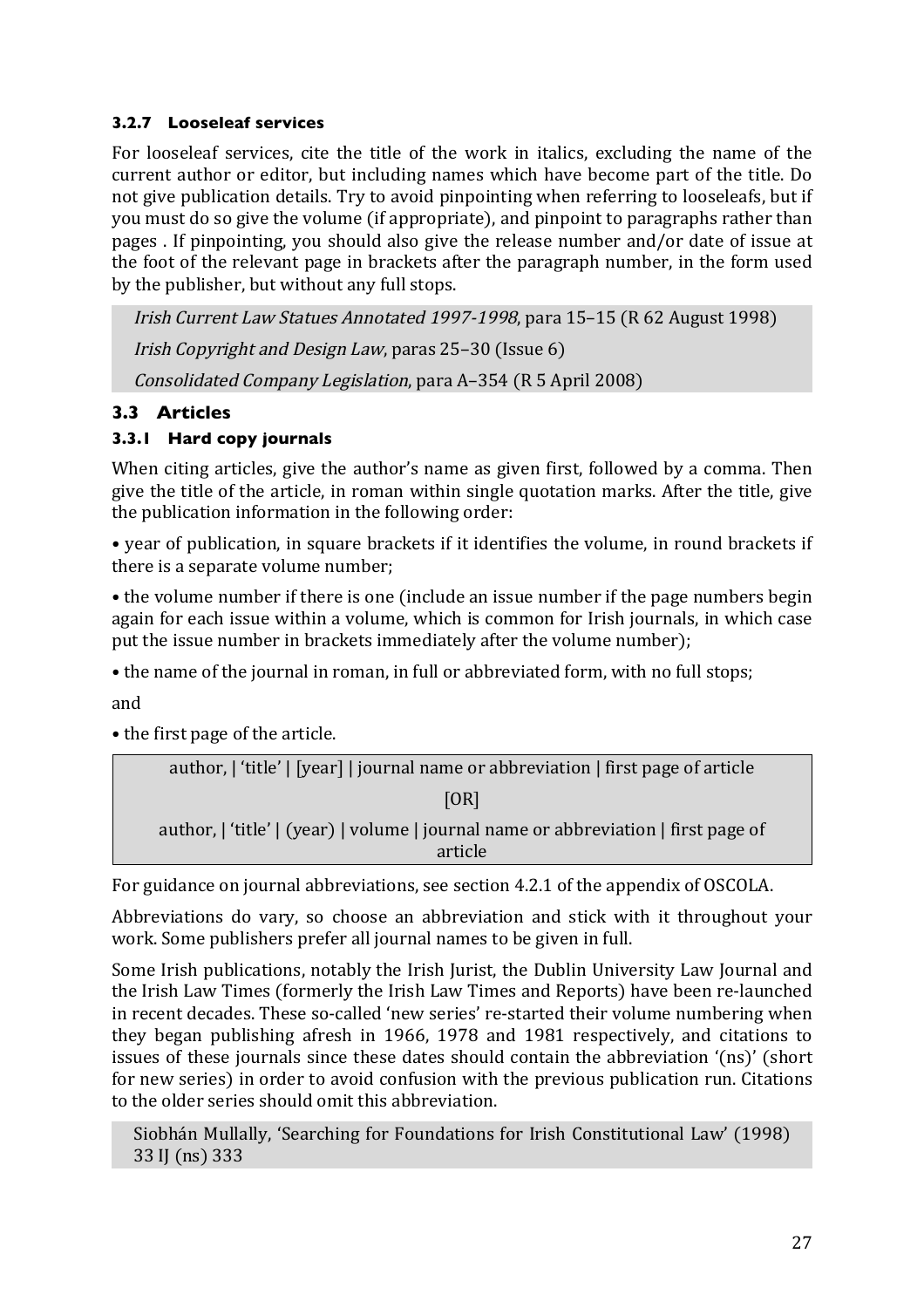G F Whyte, 'Natural Law and the Constitution' (1996) 14 ILT (ns) 8

VTH Delany, 'Injuries to Schoolchildren: The Principles of Liability' (1962-63) IJ 15

For journals other than those with a new series, you should use the following to cite articles. Put a comma after the first page of the article if there is a pinpoint.

Terence Coghlan, 'The Copyright and Related Rights Act 2000' (2001) 6 Bar Review 294

Sally Wheeler and Gary Wilson, 'Corporate Law Firms and the Spirit of Community' (1998) 49 NILQ 239, 239

#### **3.3.2 Case notes**

Treat case notes with titles as if they were journal articles . Where there is no title, use the name of the case in italics instead, and add (note) at the end of the citation.

Andrew Ashworth, '<sup>R</sup> (Singh) v Chief Constable of the West Midlands Police' [2006] Crim LR 441 (note)

If the case discussed in the note is identified in the text it is not necessary to put the name of the case in the case-note citation as well . In such a case, the example above would become:

```
Andrew Ashworth [2006] Crim LR 441 (note)
```
Even if not separately cited, the case should be included in the table of cases, citing its best report.

# **3.3.3 Forthcoming articles**

Cite forthcoming articles in the same way as published articles, following the citation with '(forthcoming)'. If volume and/or page numbers are not yet known, simply omit that information.

# **3.3.4 Online journals**

When citing journal articles which have been published only electronically, give publication details as for articles in hard copy journals, but note that online journals may lack some of the publication elements (for example, many do not include page numbers). If citation advice is provided by the online journal, follow it, removing full stops as necessary to comply with OSCOLA Ireland. Follow the citation with the web address (in angled brackets) and the date you most recently accessed the article. Pinpoints follow the citation and come before the web address.

author, | 'title' | [year] OR (year) | volume/issue | journal name or abbreviation | <web address> | date accessed

Graham Greenleaf, 'The Global Development of Free Access to Legal Information' (2010) 1(1) EJLT <http://ejlt.org/article/view/17> accessed 27 July 2010

James Boyle, 'A Manifesto on WIPO and the Future of Intellectual Property' 2004 Duke L & Tech Rev 0009 <www.law.duke.edu/journals/dltr/articles/2004dltr0009.html> accessed 18 November 2009

Citation guidelines for other electronic works are provided in section 3.4.8.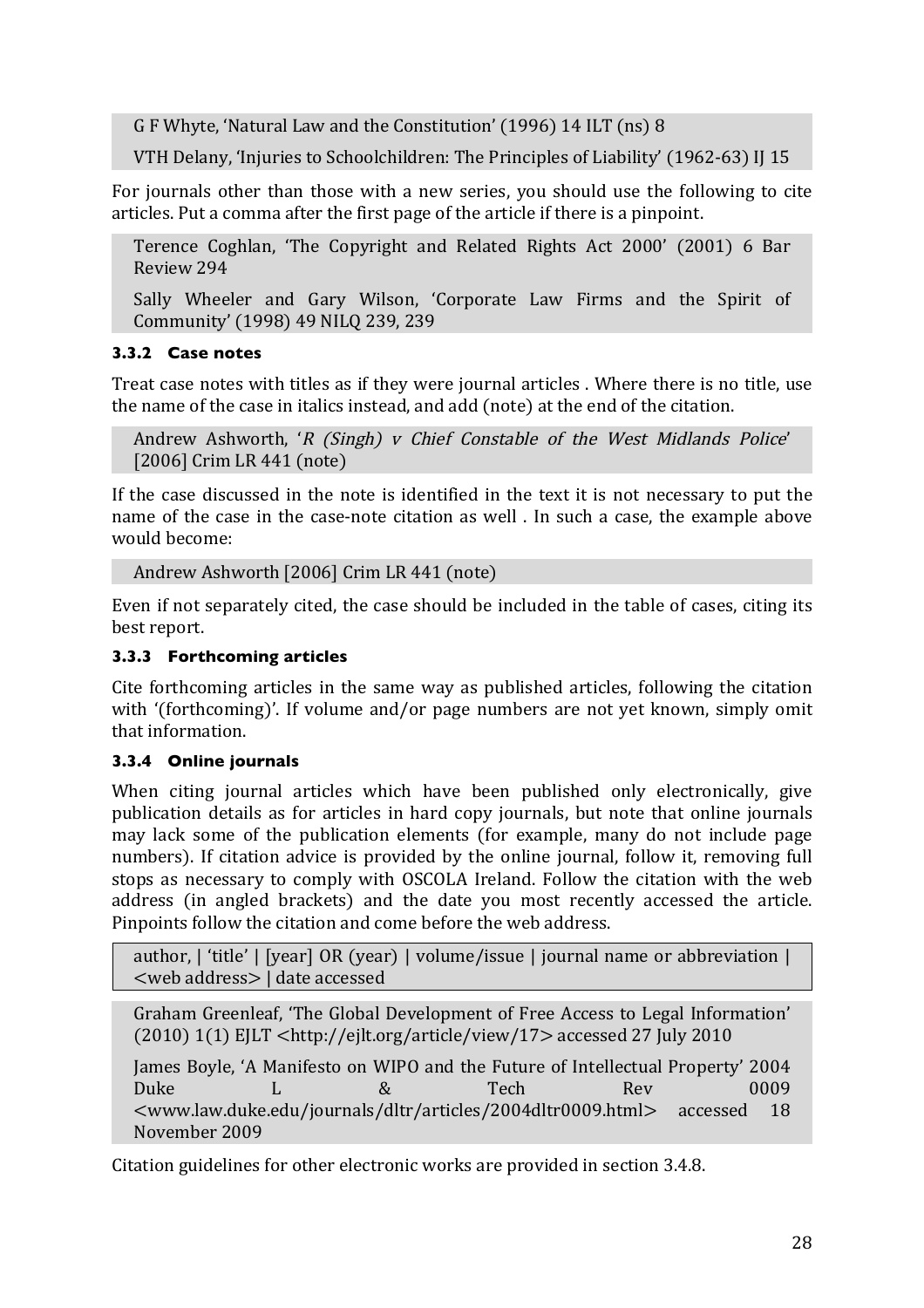# **3.3.5 Working papers**

Working papers may be available online on institution websites and on sites such as the Social Science Research Network (www.ssrn.com). They should be cited in a similar fashion to electronic journal articles. Because the content of working papers is subject to change, the date of access is particularly important. If a working paper is subsequently published in a journal, cite that in preference to the working paper.

John M Finnis, 'On Public Reason' (2006) Oxford Legal Studies Research Paper 1/2007, 8 <http://ssrn .com/abstract=955815> accessed 18 November 2009

# **3.4 Other secondary sources**

# **3.4.1 General principles**

Follow the general principles for citing secondary sources (section 3.1). If a source has an ISBN, cite it like a book. Generally, cite sources that do not have ISBNs in a similar way, but with the title in roman and within single quotation marks, as for journal articles.

author, | 'title' | (additional information, | publisher | year)

Additional information may include a document number, a document description, a date of adoption and any other information that may help a reader to locate the source. The publisher may be a government body or an organisation, and it is also possible that no publisher will be identifiable. Depending on the source, it may be more appropriate to provide the publication date, rather than the year. If a source is available only online, then give the web address and the date of access as described in section 3.1.4.

If you wish to use an abbreviated name for the source in subsequent citations, give the short form in brackets at the end of the first citation.

University of Oxford, Report of Commission of Inquiry (OUP 1966) vol 1, ch 3 (Franks Report)

Simon Whittaker, 'La Protection du Consommateur Contre les Clauses Abusives en Grande Bretagne' (Commission des Clauses Abusives 2009) <www.clausesabusives.fr/colloque/swhittaker.htm> accessed 19 November 2009

Lord Bingham, 'Keynote Address' (Liberty conference, London, 6 June 2009) <www.liberty-human-rights.org.uk/publications/3-articles-andspeeches/index.shtml> accessed 19 November 2009

# **3.4.2 Parliamentary reports**

The Official Reports of the Oireachtas are in three series, one reporting debates on the floor of the Dáil, one reporting debates on the floor of the Seanad and one reporting debates in Oireachtas committees.

When referring to the first two series, cite the house followed by 'Deb', then the full date, the volume and the column . Use 'col' or 'cols' for column(s).

Dáil Deb OR Seanad Deb | date, | volume, | column

Dáil Deb 5 October 2005, vol 606, col 1690

Cite debates in Oireachtas committees with the name of the committee, followed by 'Deb', followed by the date and page number.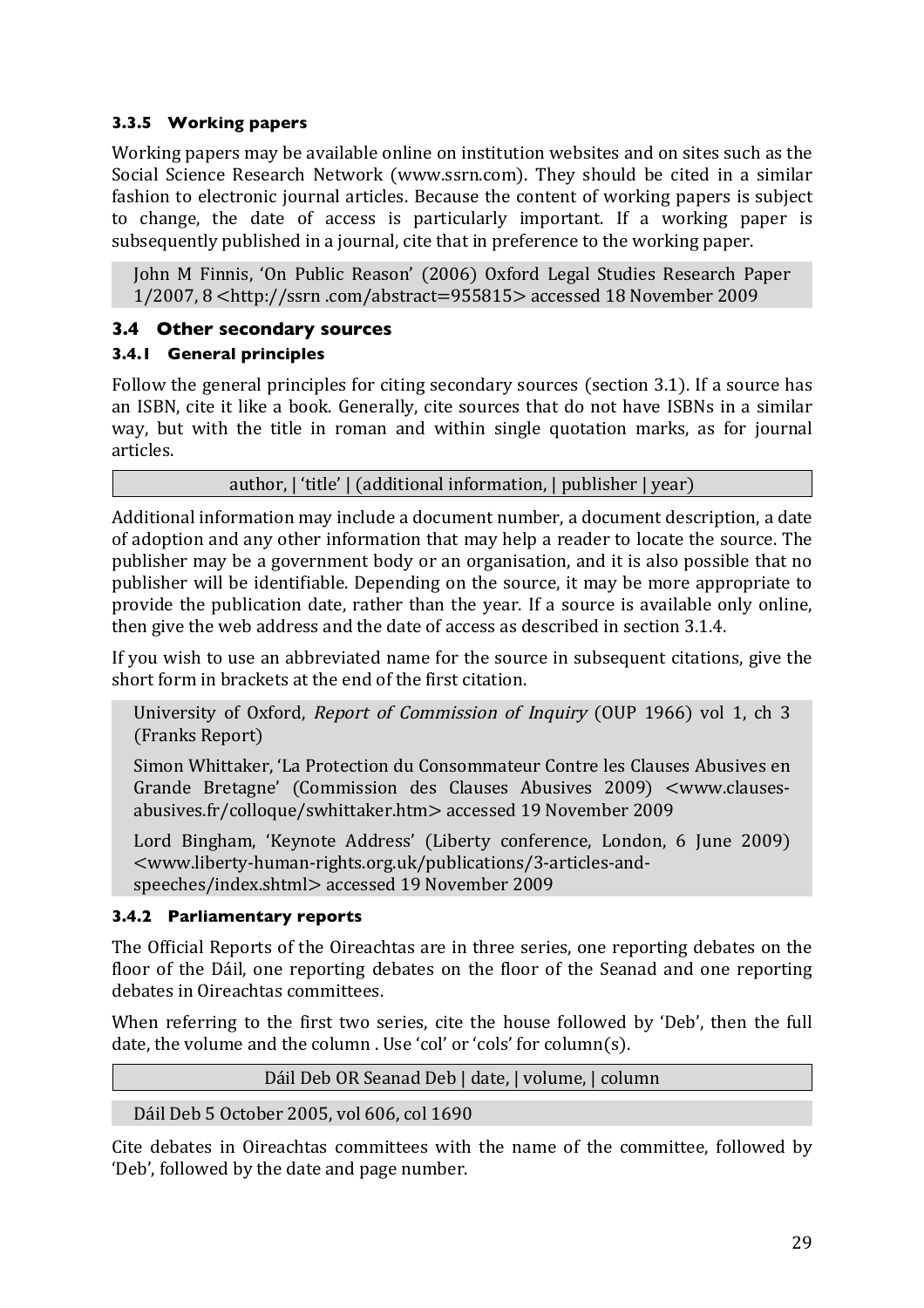Select Committee on Enterprise and Small Business Deb 30 June 1998, 3

Special Committee Wildlife Bill, 1975 Deb 1 July 1976, 4

When citing reports of select committees of either house, or joint committees of both houses, give the name of the committee, the title of the report in italics, and then in brackets the document number, which should begin with P, followed by the year of publication, if available and clear. (Not all committee reports carry a publication date. This can sometimes be determined from other sources but it is best not to guess.)

Joint Committee on Climate Change and Energy Security, Second Report On Climate Change Law (Prn A10/1448, 2010)

Committee of Public Accounts, Third Interim Report on the Procurement of Legal Services by Public Bodies (Prn A11/0171, 2011)

Select Committee on Crime, Lawlessness and Vandalism, Fifteenth Report: The Prosecution of Offences (PL 4703, 1987) 11

Sub-Committee of the Committee on Procedure and Privileges, First Report on Reform of Dáil Procedure (Pn 2814, 1996) 29

#### **3.4.3 Official publications**

Official publications include White and Green Papers, relevant treaties, government responses to joint committee reports, and reports of committees of inquiry. When citing an official publication, begin the citation with the name of the department or other body that produced the document, and then give the title of the paper in italics, followed by the document number (if available) and the year in brackets. If additional information is required, insert it within the brackets before the document number.

The abbreviation preceding a document number should begin with P, is usually Prn, Pn or Prl and indicates that the document was laid before the Houses of the Oireachtas.

All-Party Oireachtas Committee on the Constitution, Bunreacht na hÉireann: A Study of the Irish Text (Pn 7899, 1999) 286

Tribunal of Inquiry into Certain Planning Matters and Payments, Second Interim Report (2002) 66

Working Group on the Jurisdiction of the Courts, The Criminal Jurisdiction of the Courts (Pn 237, 2003) ch 4

#### **3.4.4 Law Reform Commission Reports and Consultation Papers**

Cite Law Reform Commission reports by title in italics, Commission number and year, separated by an em dash. For Law Reform Commission consultation papers, give the LRC CP number.

Law Reform Commission, Report on Privity of Contract and Third Party Rights (LRC 88—2008)

Law Reform Commission, Consultation Paper on Legal Aspects of Family Relationships (LRC CP 55—2009)

#### **3.4.5 European Commission documents**

When citing European Commission documents (such as proposals and action plans), give the body that produced the document, followed by the title in quotation marks, and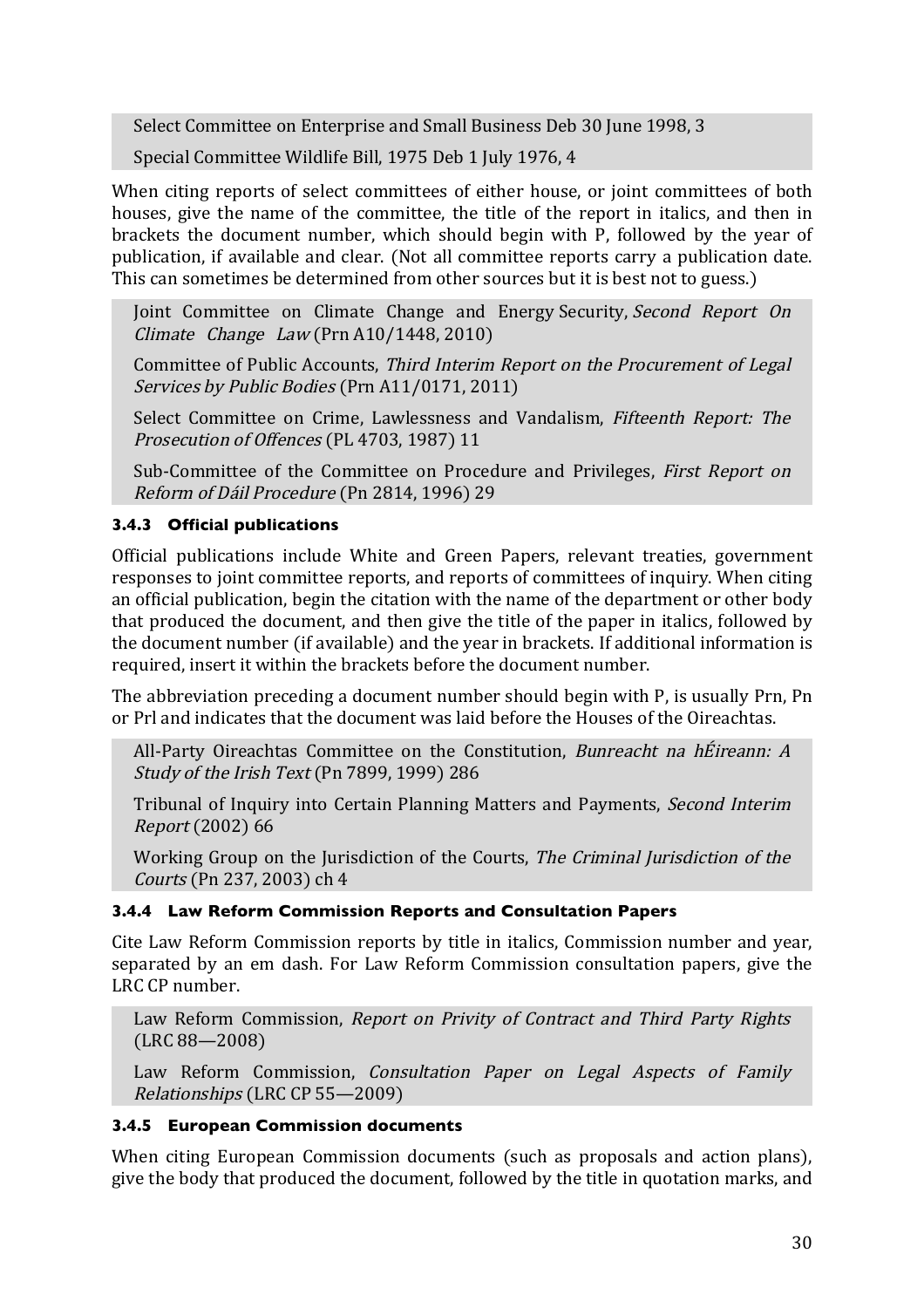the COM number. Describe the document type in brackets after the title if appropriate. In subsequent citations give only the COM number.

Commission, 'Proposal for a Council Decision on the conclusion, on behalf of the European Community, of the Protocol on the Implementation of the Alpine Convention in the Field of Transport (Transport Protocol)' COM (2008) 895 final, ch I, art 3

Commission, 'Action Plan on consumer access to justice and the settlement of disputes in the internal market' (Communication) COM (96) 13 final

Commission, 'Proposal for a Council Regulation on jurisdiction and the recognition and enforcement of judgments in civil and commercial matters' COM (99) 348 final

#### **3.4.6 Conference papers**

When citing conference papers that were only available at a conference or directly from the author, give the author, the title in quotation marks and then in brackets the title, location and date of the conference. If a conference paper has been published, cite the published version instead; papers that are available online should include a web address and date of access. Cite conference papers that are not publicly available only if you have the author's permission.

Ben McFarlane and Donal Nolan, 'Remedying Reliance: The Future Development of Promissory and Proprietary Estoppel in English Law' (Obligations III conference, Brisbane, July 2006)

#### **3.4.7 Theses**

When citing an unpublished thesis, give the author, the title and then in brackets the type of thesis, university and year of completion.

Javan Herberg, 'Injunctive Relief for Wrongful Termination of Employment' (DPhil thesis, University of Oxford 1989)

#### **3.4.8 Websites and blogs**

Where there is no relevant advice elsewhere in OSCOLA, follow the general principles for secondary sources (section 3.1) when citing websites and blogs. If there is no author identified, and it is appropriate to cite an anonymous source, begin the citation with the title in the usual way . If there is no date of publication on the website, give only the date of access.

Fiona de Londras, 'Adjudication, Constitutionalism and Trying to "Save" the ECHR' (Human Rights in Ireland, 26 January 2011) <www.humanrights.ie/index.php/2011/01/26/adjudication-constitutionalismand-trying-to-save-the-ecthr> accessed 30 January 2011

#### **3.4.9 Newspaper articles**

When citing newspaper articles, give the author, the title, the name of the newspaper in italics and then in brackets the city of publication and the date. Some newspapers have 'The' in the title and some do not. If known, give the number of the page on which the article was published, after the brackets. If the newspaper is divided into sections, and the page numbering begins afresh in each section, put the section name in roman before the page number, with a space but no comma between the two. If the reference is to an